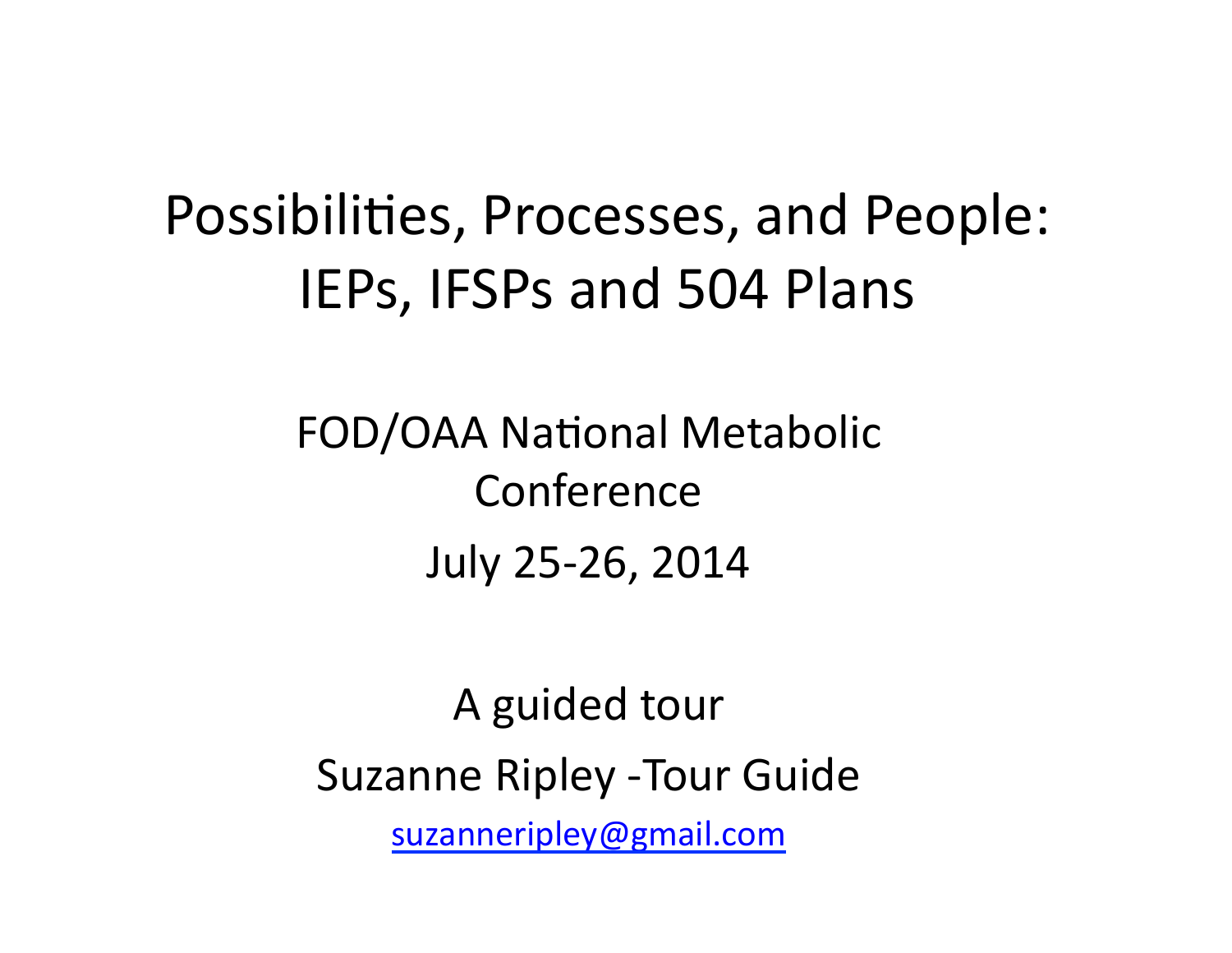#### Resources for more information

Use resources to find details, connections and state specific information.

Parent and student involvement begins with information.

Advocacy begins with information.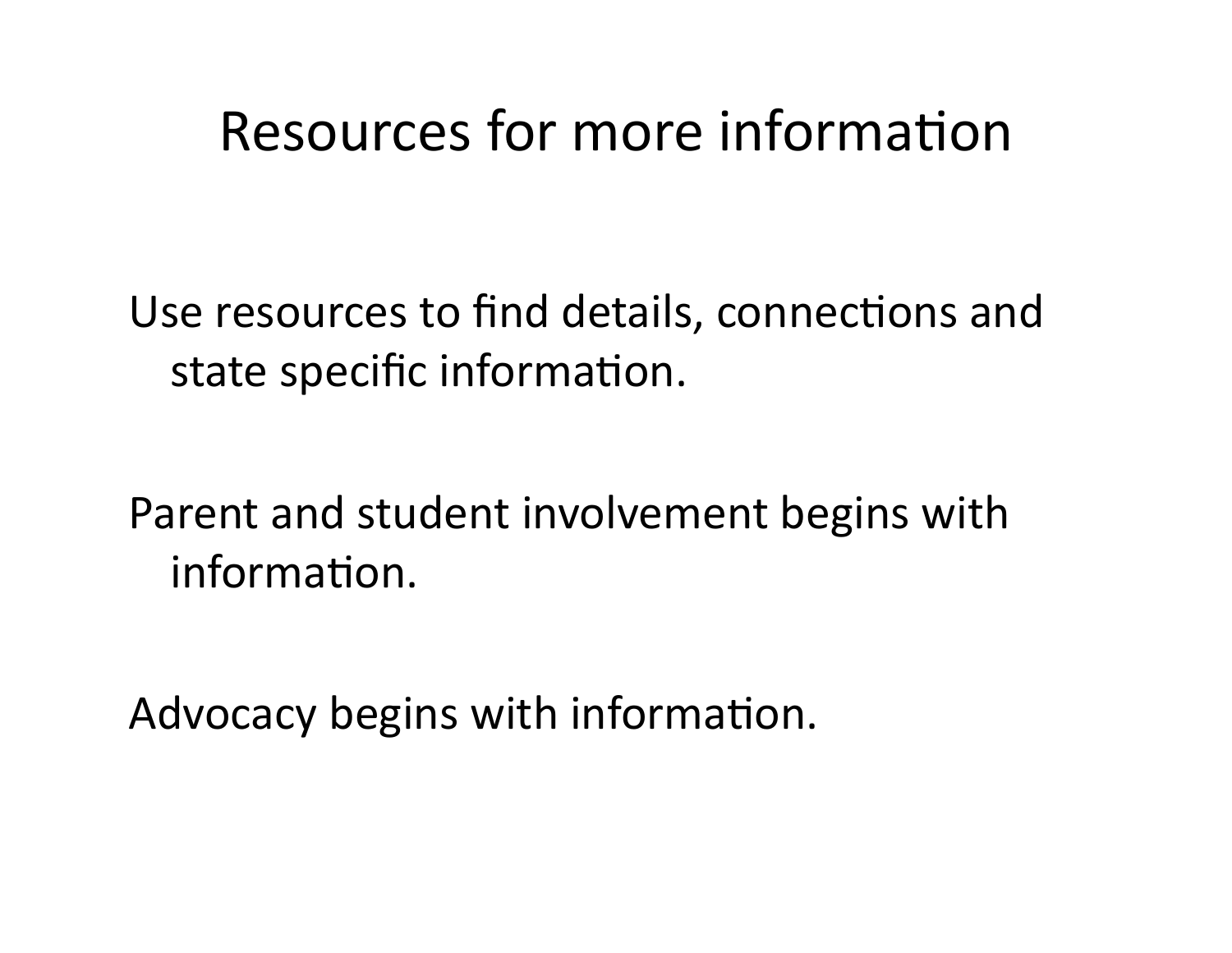## Public education is administered by each state

- States implement Federal laws and guidelines.
- Federal laws are the minimum requirement.
- States **must** implement and can go beyond minimums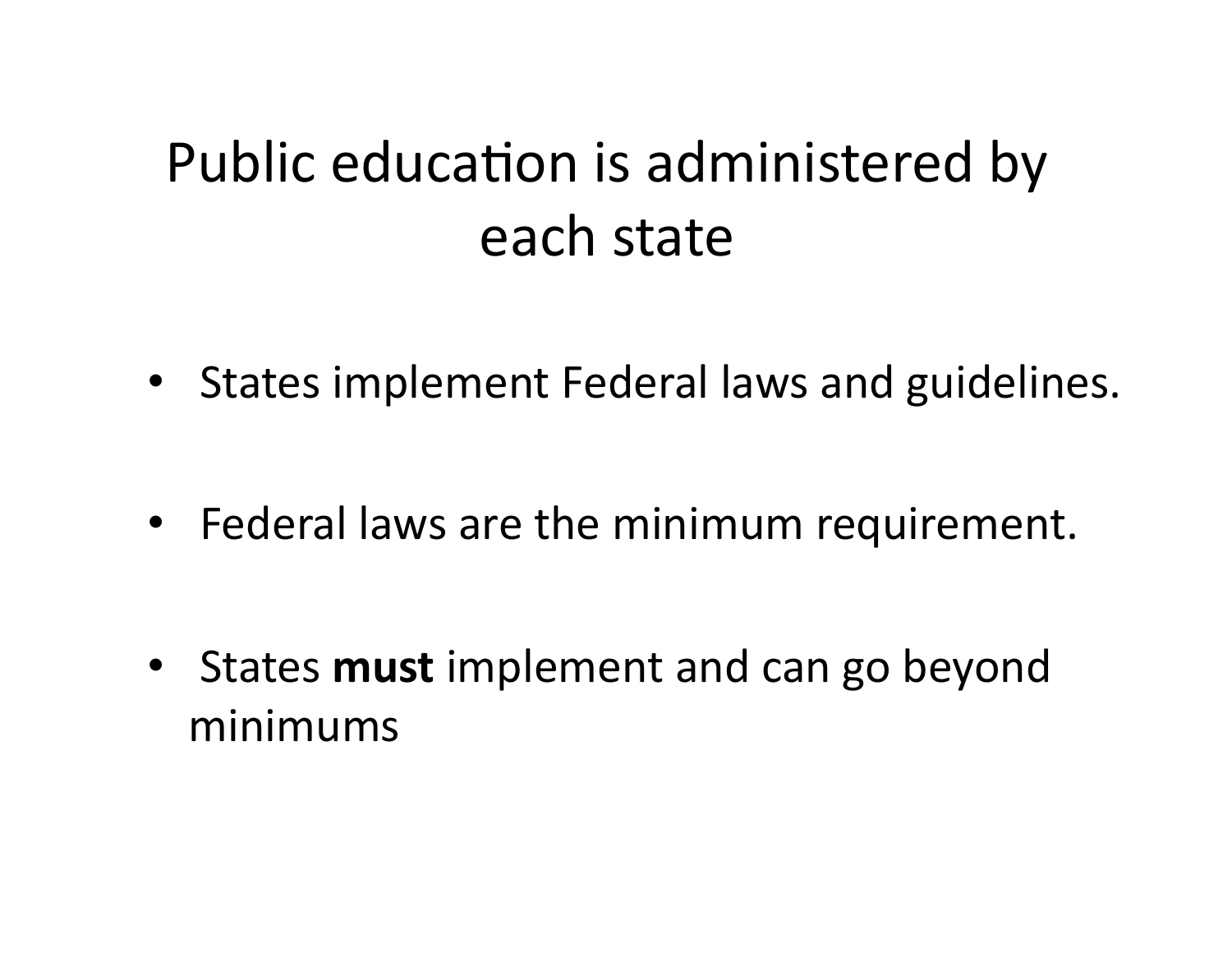## **State Requirements**

- States can build or add onto the federal requirements.
- States may use different words than are used in this presentation.
- You will need to find out how these laws are implemented in your state or territory.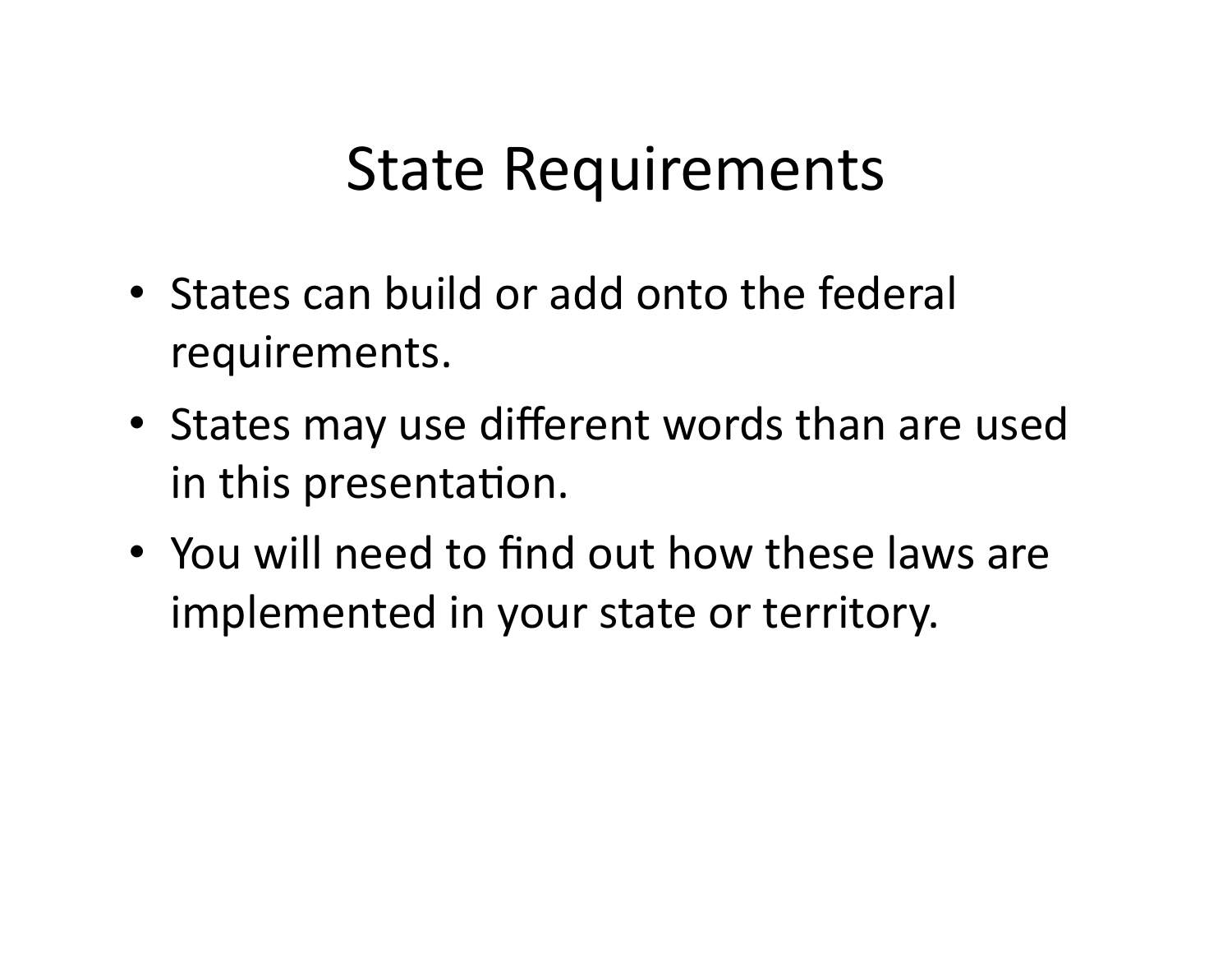#### State Boards of Education

- Each state, Washington, DC, and each territory has a State Board of Education.
- State boards are involved in education decision making in their state.
- The state board is responsible for policies that promote educational quality throughout the State.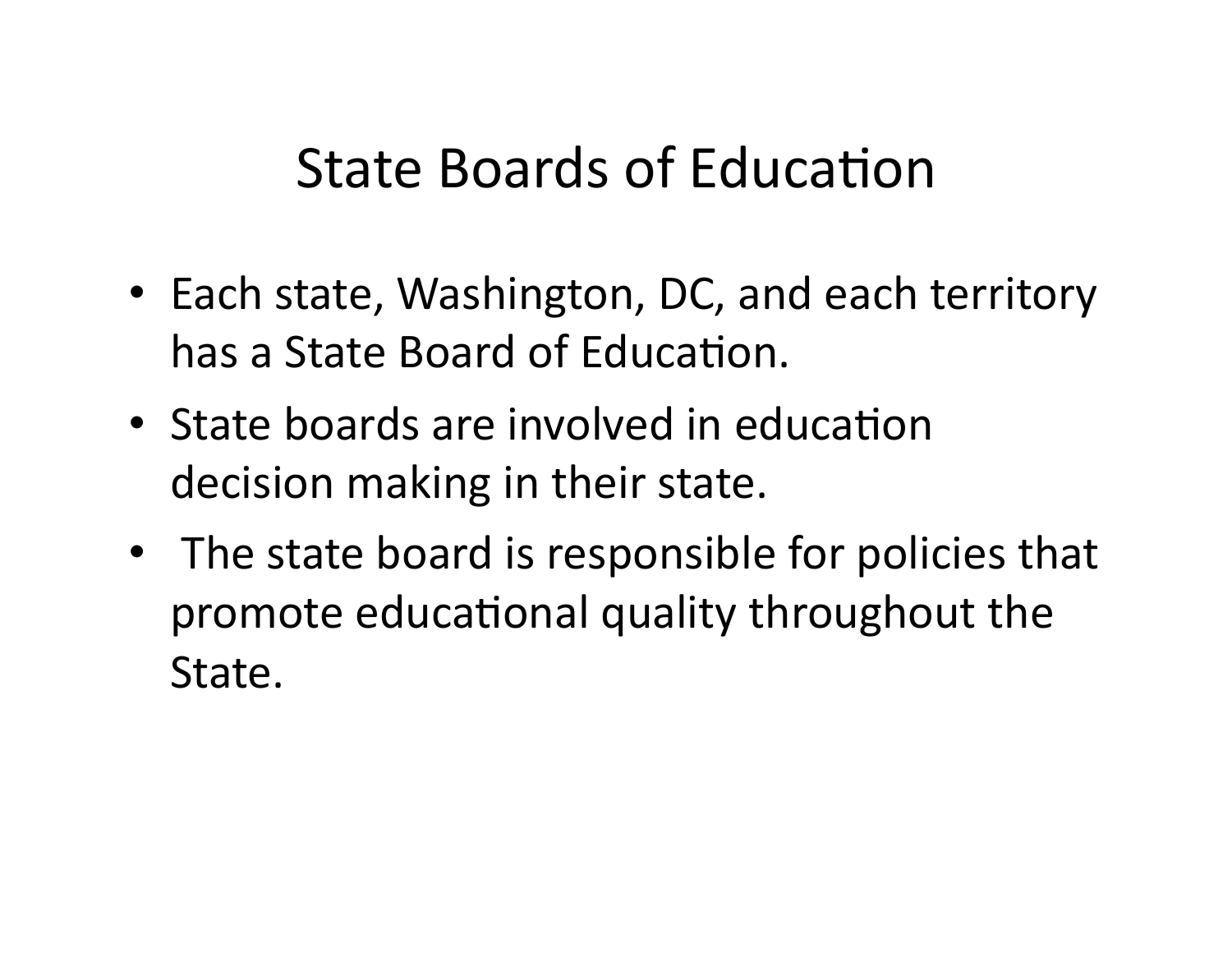# The scope of board responsibility is defined in every state

Common areas of jurisdiction include:

- Establishing high school graduation requirements;
- Setting state-wide curriculum standards;
- Determining qualifications for professional education personnel;
- Establishing state accountability and assessment programs;
- Establishing standards for accreditation of local school districts and preparation programs for teachers and administrators.
- Implementing and administering federal laws and assistance programs;
- Developing rules and regulations for the administration of state programs.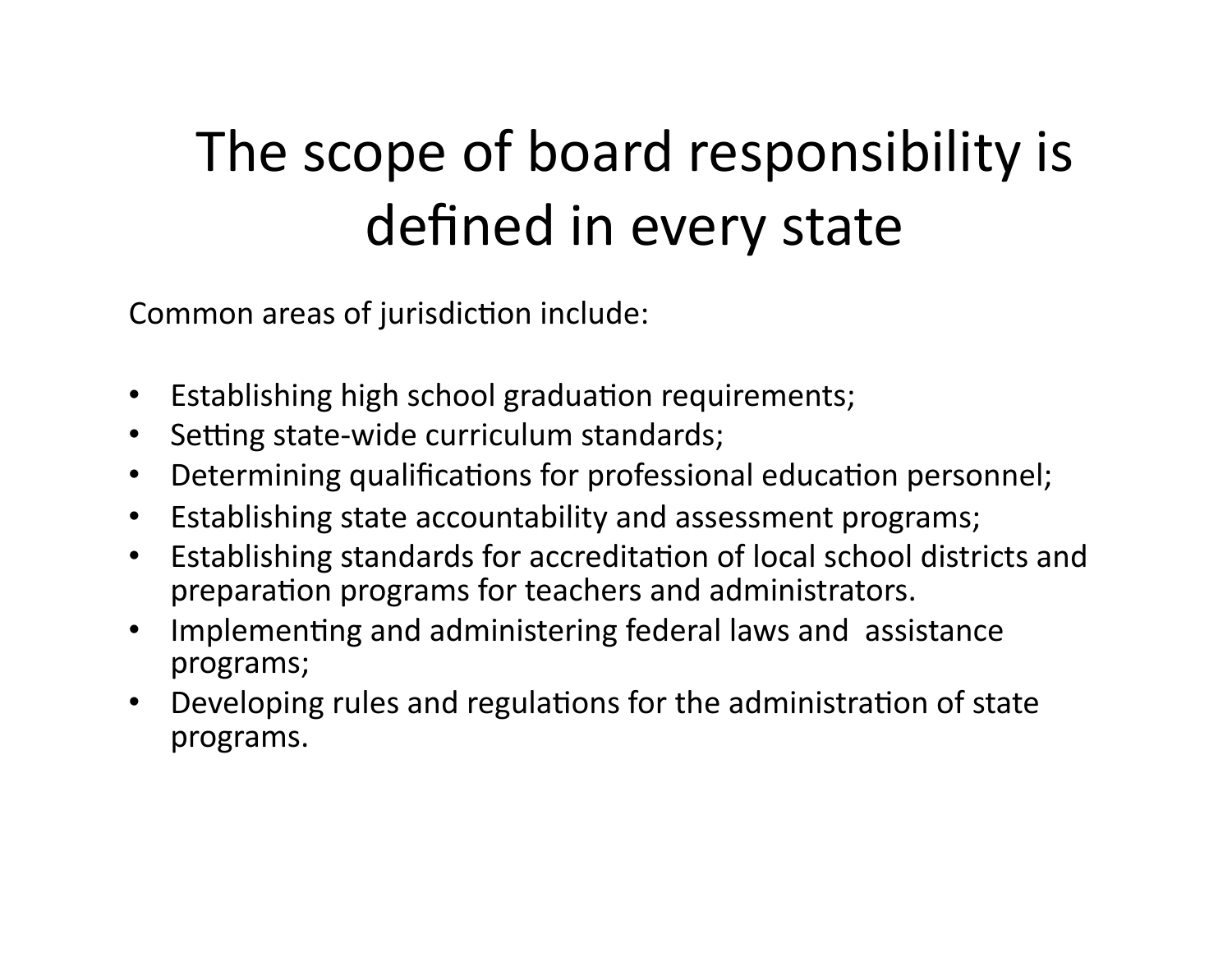# Parent Training and Information Centers

- They provide free information about disabilities, laws and policies in your state.
- This includes programs and services, specialized training and resources in your state as well as nationally.
- Every state and territory, as well as Washington, DC, has at least one PTI.
- Each one has its own name and can be found here: http://www.parentcenterhub.org/.
- Your PTI can give you the details on how things work in your state.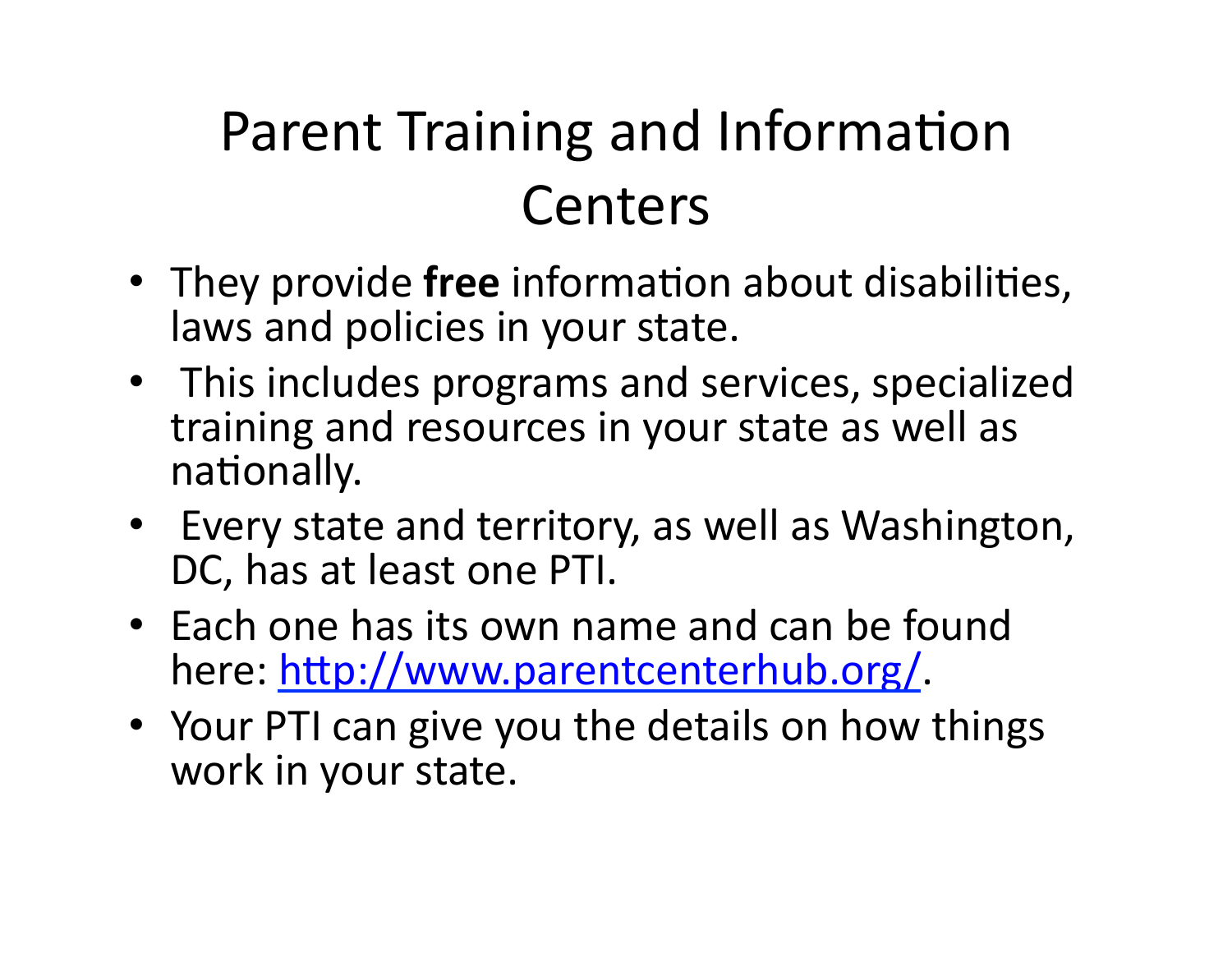## The Two Major Parts of IDEA

- Part B covers the education of children ages 5 through 21
- Part C covers babies and toddlers though their 3<sup>rd</sup> birthday

• And in case you are wondering: Part A is General Provisions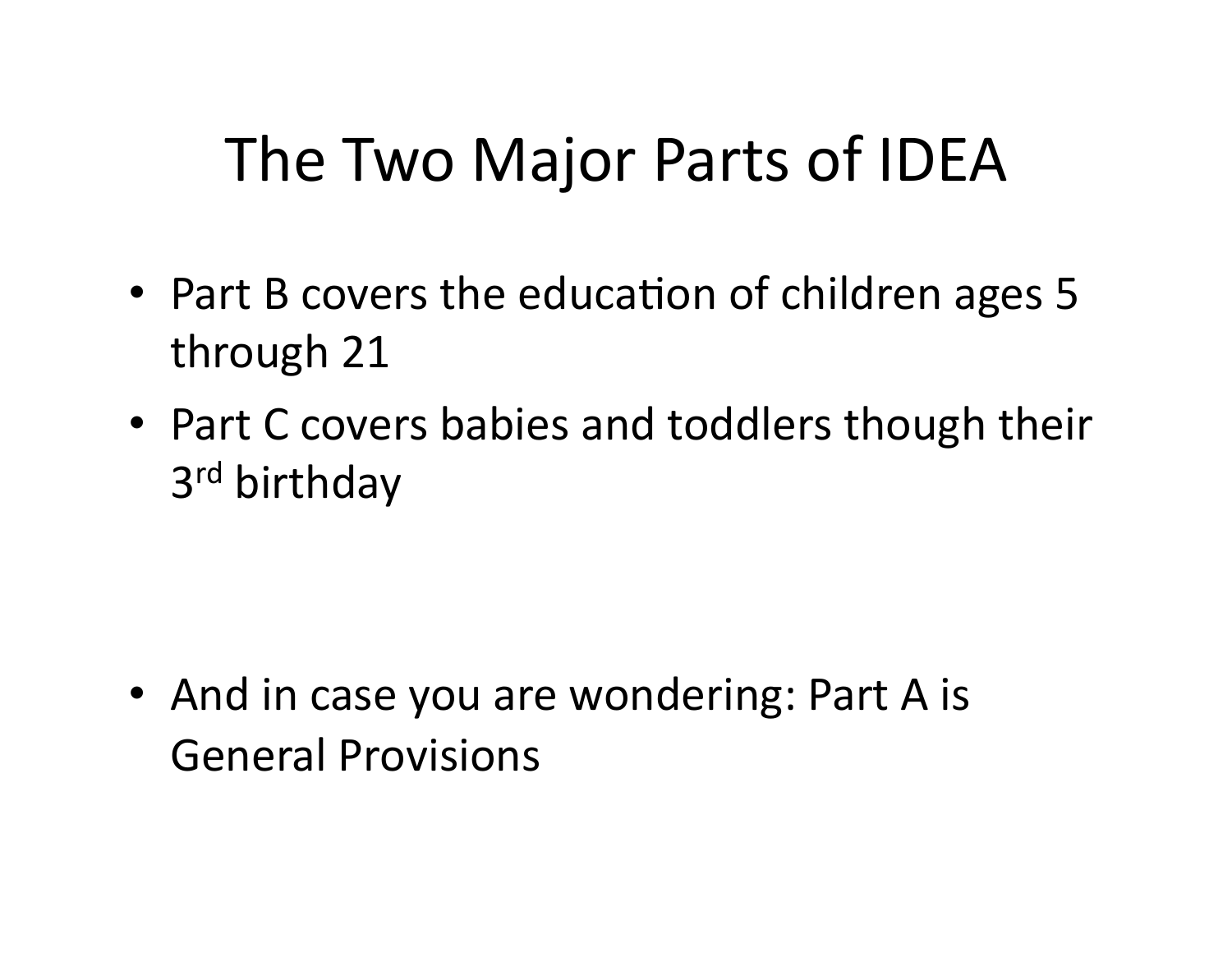## The Beginning: Does your son or daughter have a disability?

- The process of setting up special education services and supports begins with evaluation.
- IDEA requires an initial **evaluation** before special education and related services can be provided.
- Early Intervention programs require an evaluation before services start.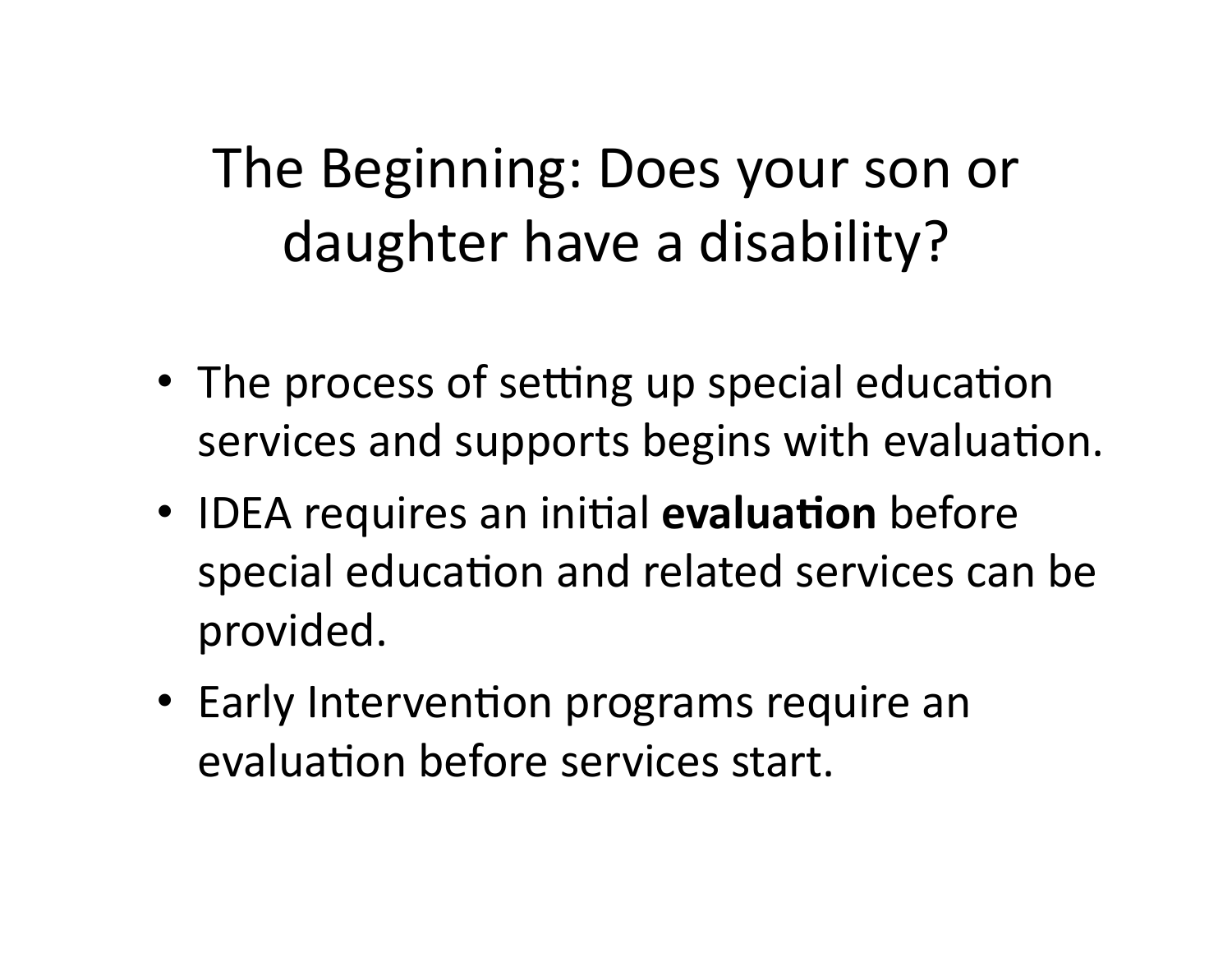# The evaluation process for children over age 3

- Parents who would like their child to be evaluated must make this request *in writing*.
- IDEA requires the school system to *notify parents in writing* that they would like to evaluate their child.
- The school must give the parents information about IDEA and special education services in a form they can understand, so they know what this is about.
- Parents must agree *in writing* to this evaluation, before the evaluation is conducted.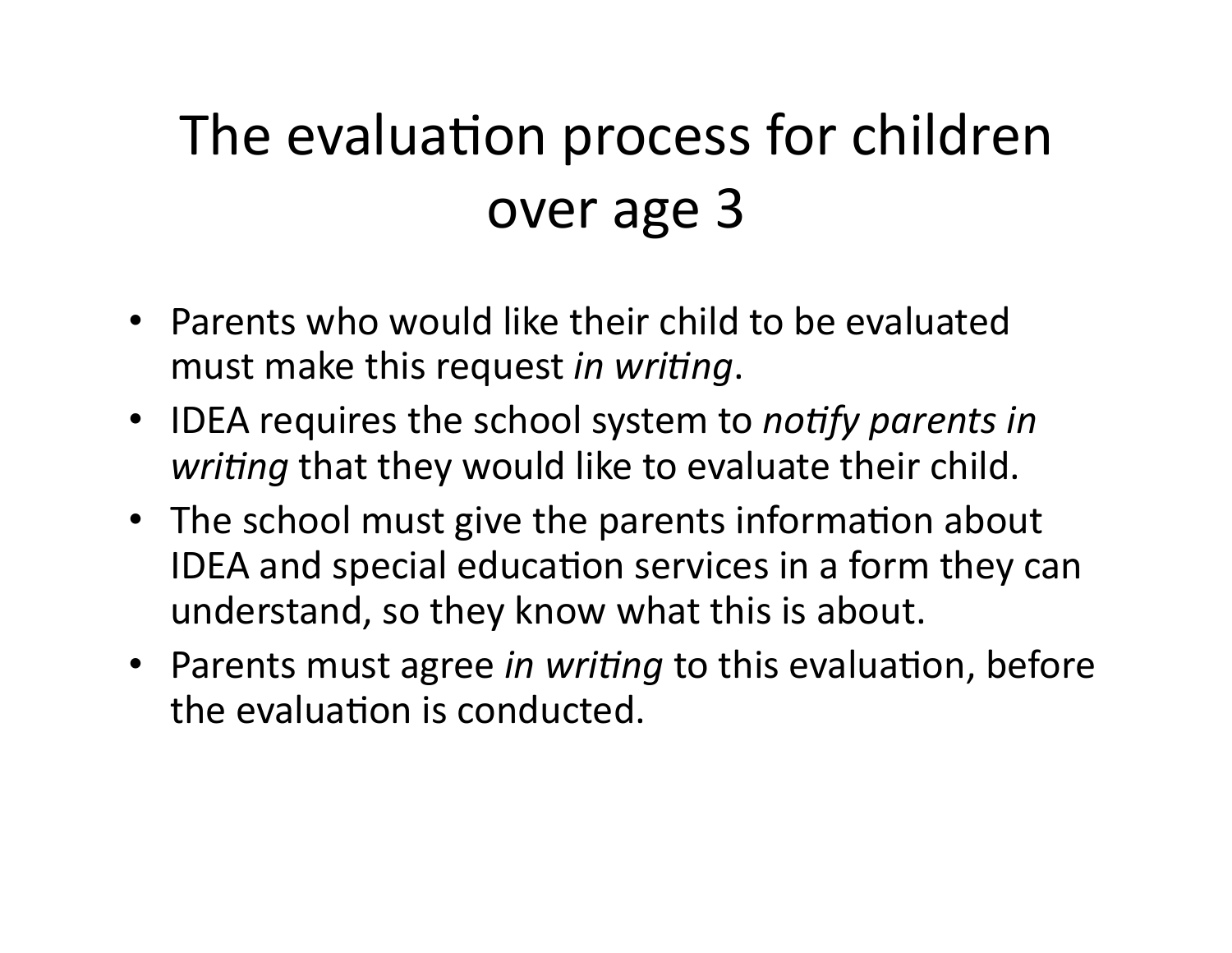## Evaluation

- The initial evaluation must be conducted **within 60 days** of receiving parental consent for the evaluation
- Consent to have a child evaluated is not consent for provision of special education services. That is another process.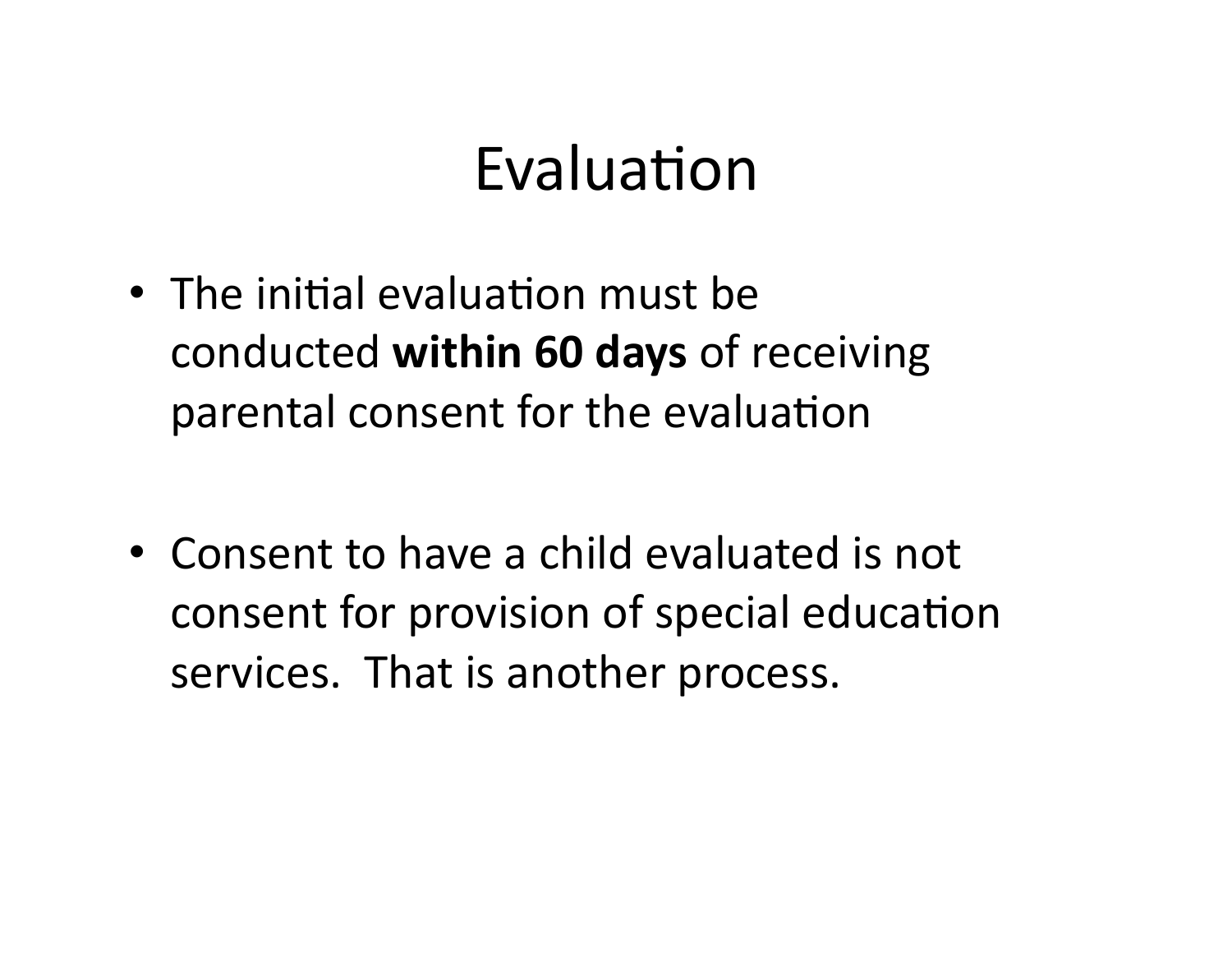### What is the purpose of the evaluation?

This evaluation will:

- Determine if the child has a disability as defined by **IDEA**
- Gather information that will help identify the child's educational needs
- Guide decision making about appropriate educational programming for the child
- Parents must be informed of evaluation results and given a copy of the evaluation report.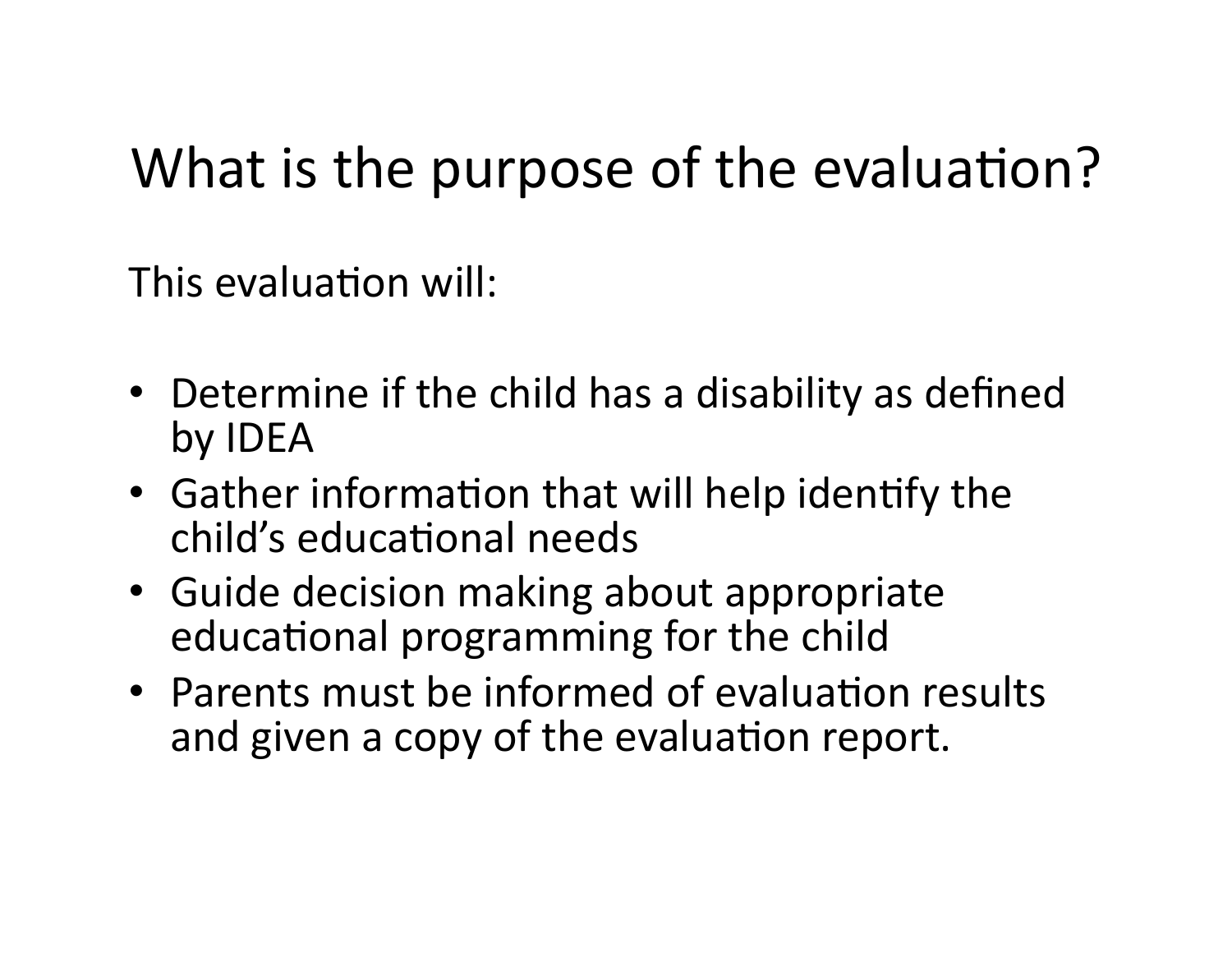#### Disabilities as Defined by IDEA

Autism Multiple disabilities Emotional disturbance Speech/language Hearing impairment Traumatic brain injury Intellectual disability Visual impairment,

Deaf-blindness **Orthopedic** impairment Deafness **CELET COMETER COMPAIRING Deafness**  $O$ ther health impairment Developmental delay Specific learning disability blindness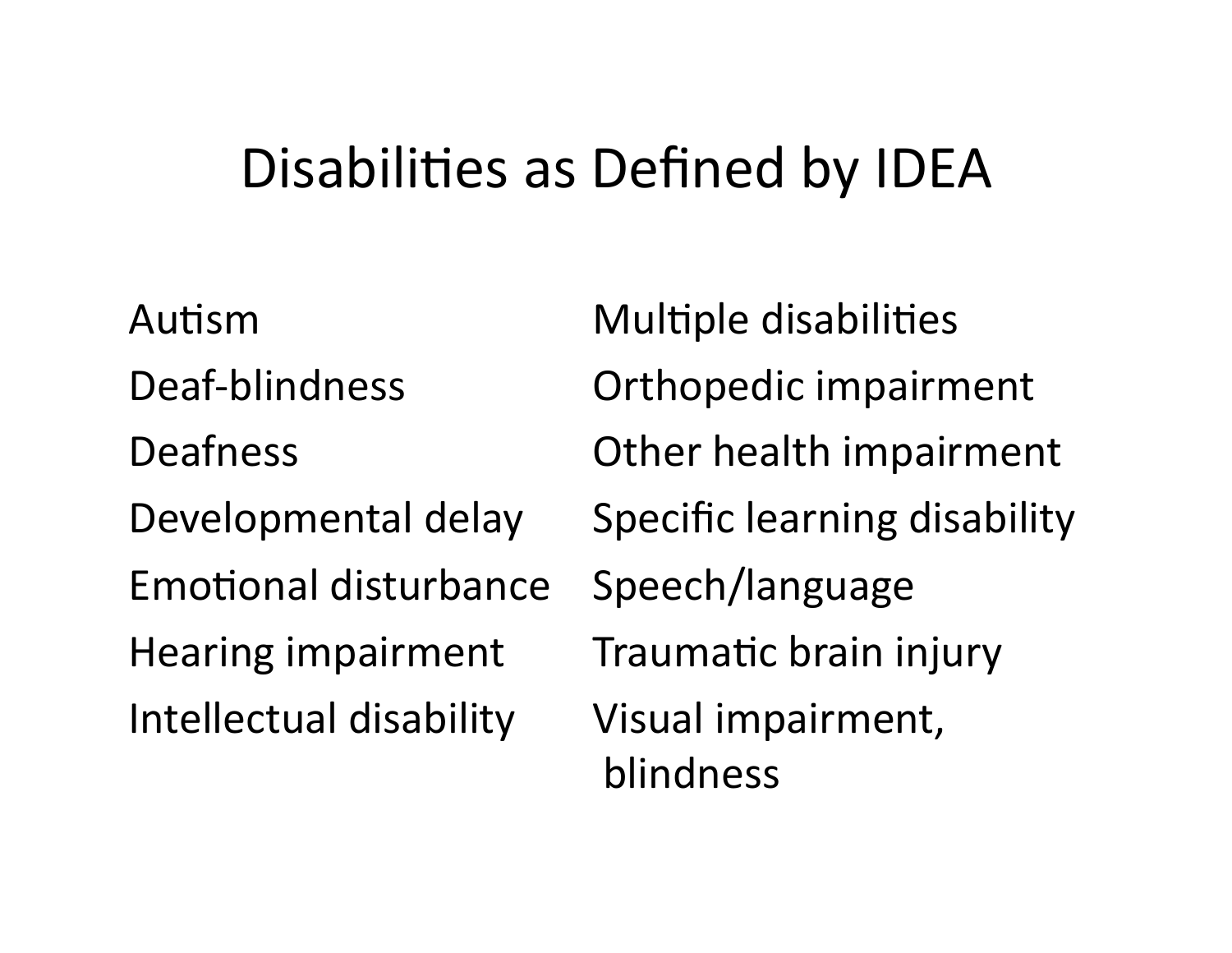How does a child with a low incidence or rare disorder get evaluated?

- The process is the same.
- The information collected and team makeup may vary.
- A child with a health condition may also have physical, sensory or intellectual disabilities.
- A rare disorder could fall under the category of Other Health Impairment.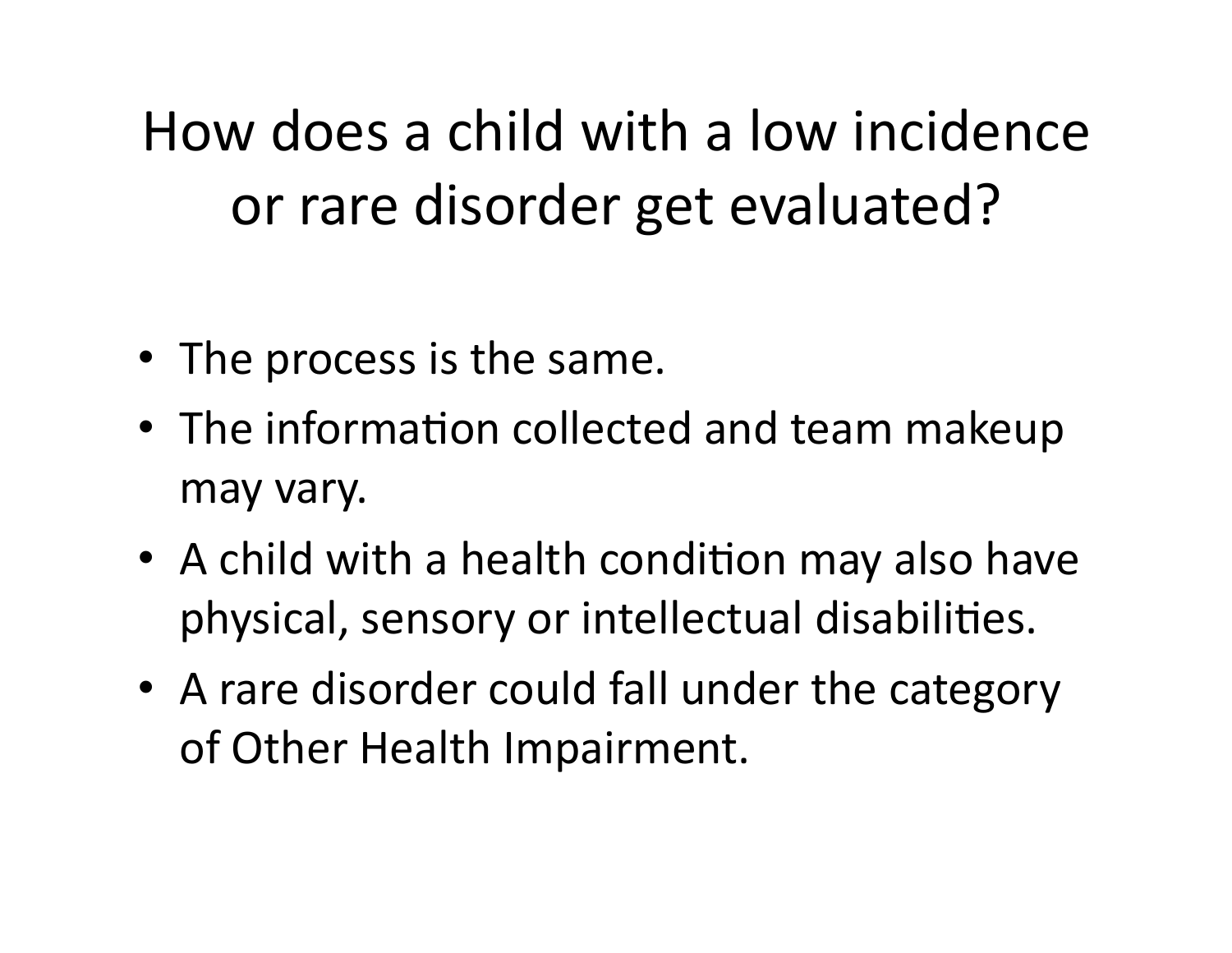## Other Health Impairment

- Information will need to be collected about the child's condition, the child's difficulties and abilities to learn and function in a school setting, and information on what related services and accommodations could help the child in school.
- Educators and school administrators may not be familiar with your child's diagnosis and will benefit from information written by specialists and presented in plain English.
- Any test results from medical facilities that document the need for special education and related services should be presented to the IEP Team.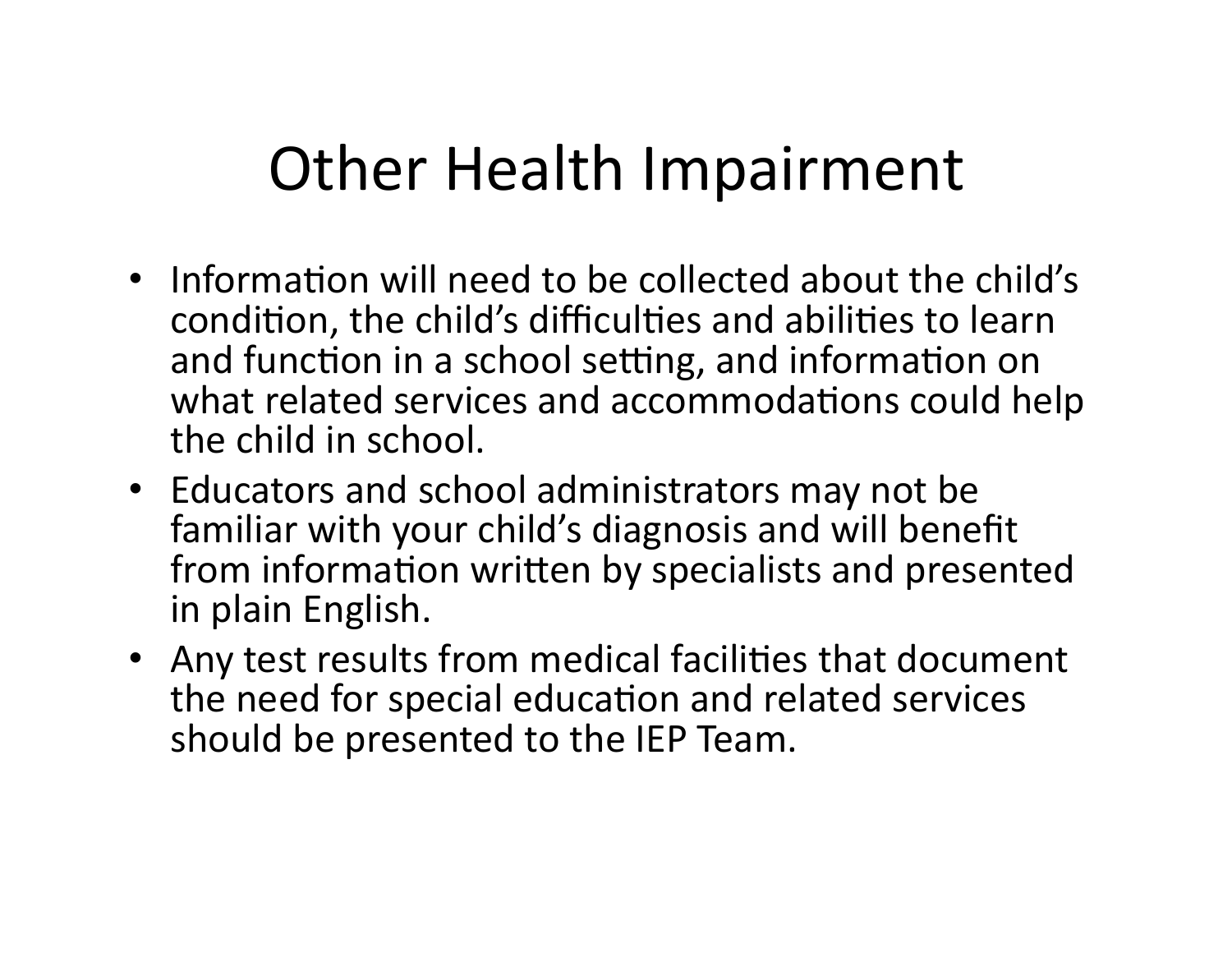## How is Other Health Impairment Defined in IDEA?

- "Other health impairment means having limited strength, vitality, or alertness, including a heightened alertness to environmental stimuli, that results in limited alertness with respect to the educational environment, that  $-$
- Is due to chronic or acute health problems.....
- Adversely affects a child's educational performance."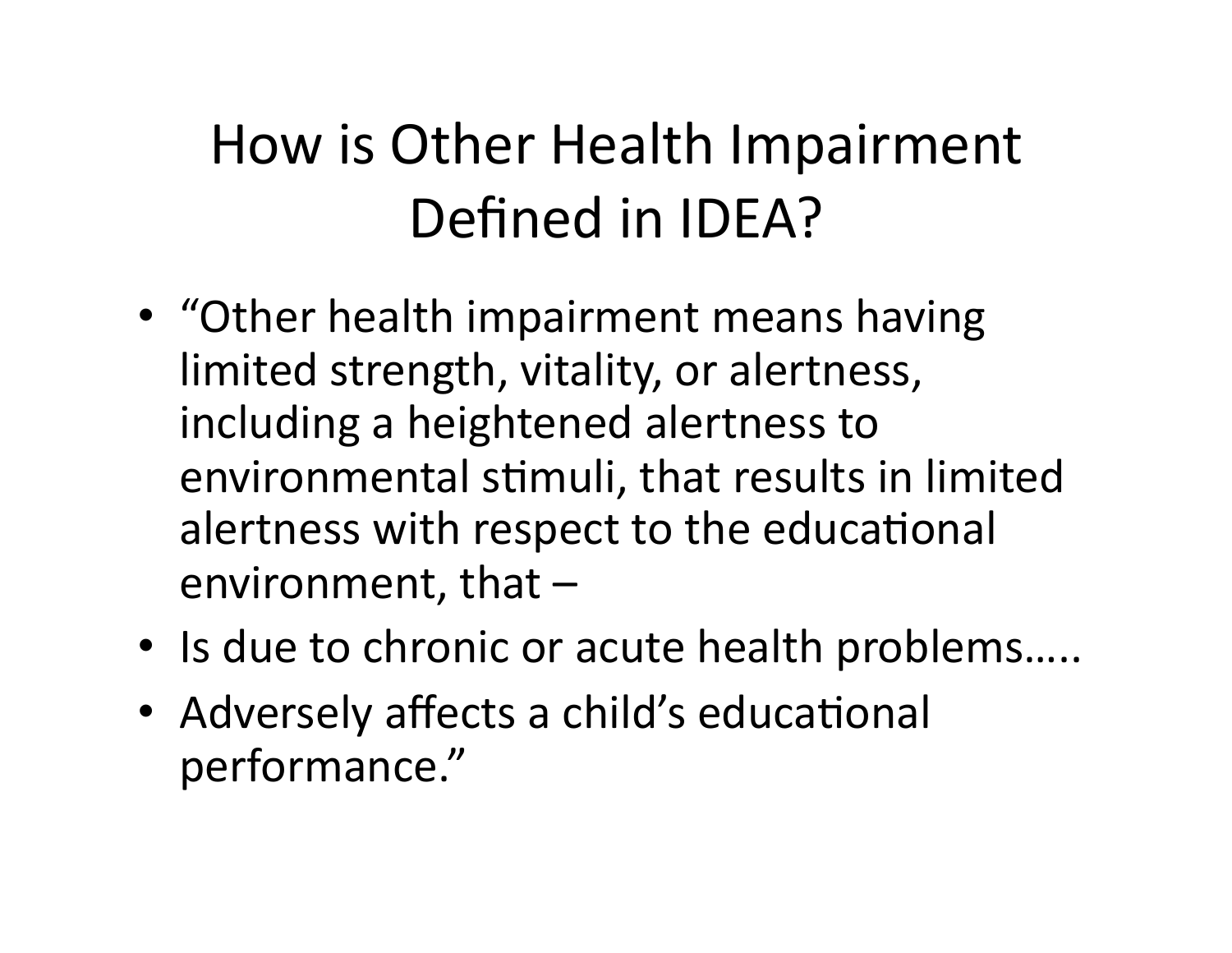## Other Health Impairment includes low incidence disorders

According to the US Department of Education:

- "Not all health disorders are specifically mentioned in IDEA's regulations...but rather provides examples of problems that children have that could make them eligible for special education and related services under the category of health impairment." (71 Fed. Reg. at 46550).
- Specific disorders may, in combination with other factors, qualify a child for services under IDEA.
- Eligibility means the child's disability will affect his/her ability to learn.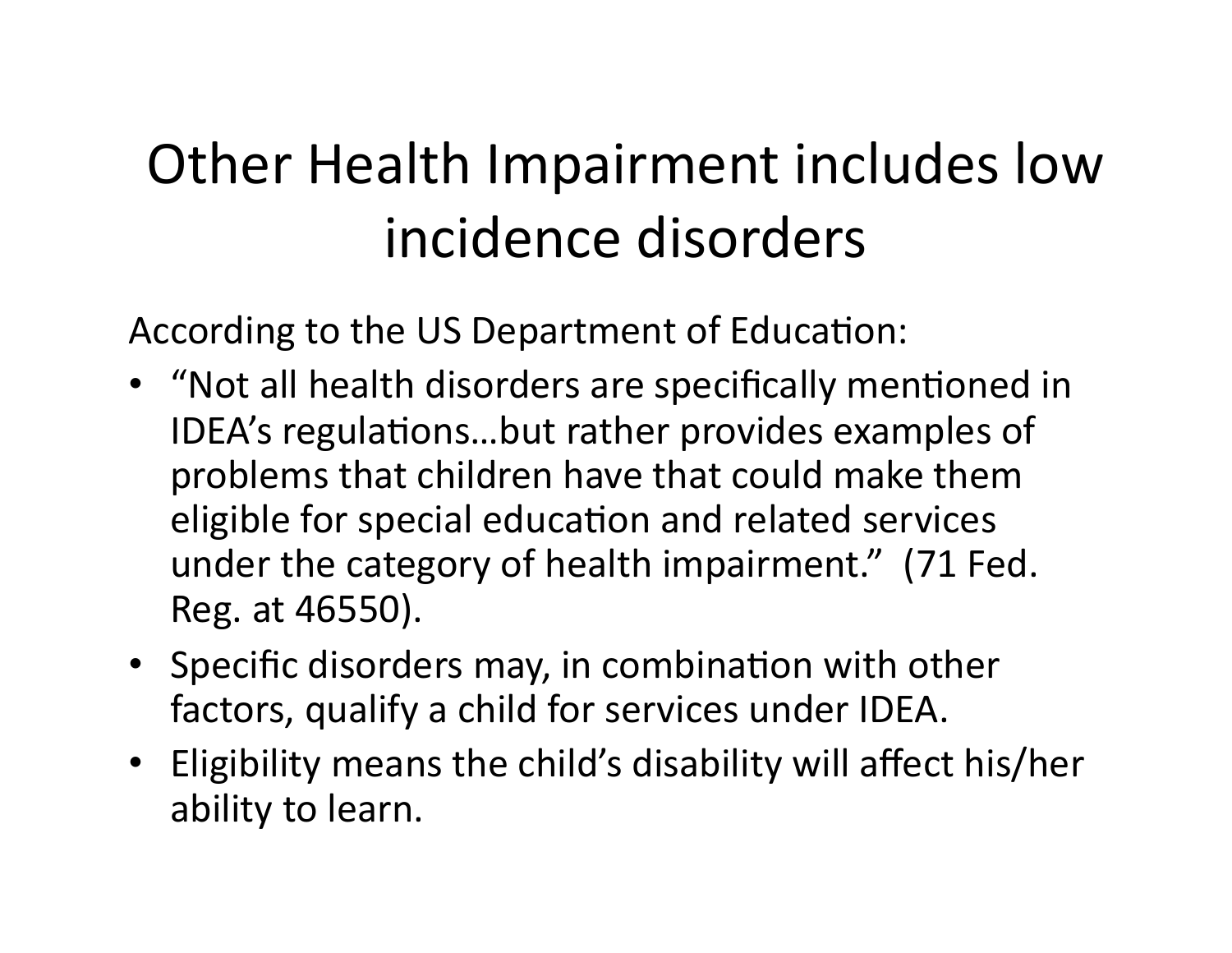# If the Parent disagrees with the evaluation findings

- An Independent Education Evaluation (IEE) can be requested.
- The IEE must be conducted by a qualified examiner who is not employed by the public agency responsible for the education of your child.
- Sometimes the school pays for the IEE, sometimes the parent does. It depends.

If the child is not found eligible for services under IDEA

s/he may be eligible through Section 504.

More about that in a few minutes.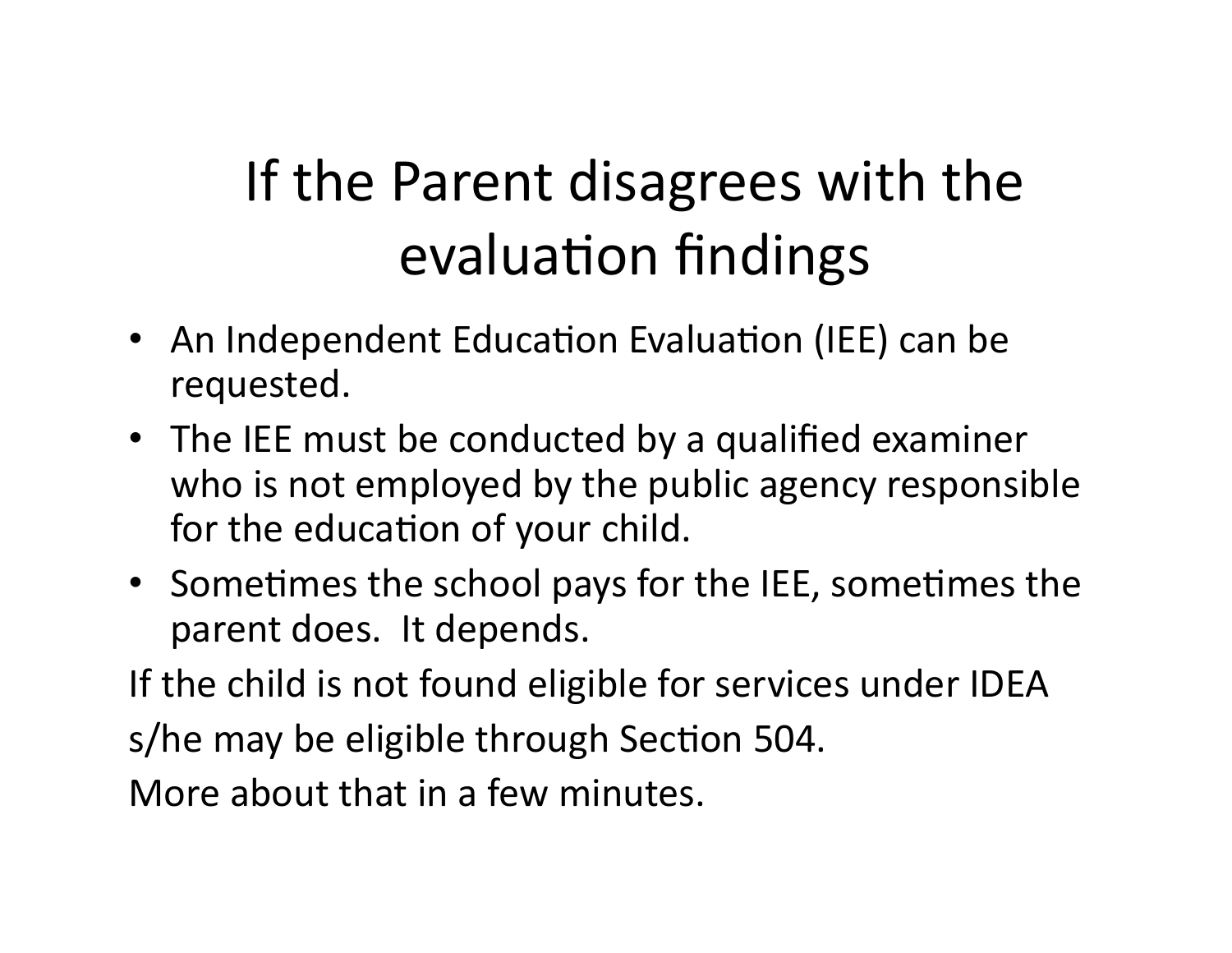#### Part C - Early Intervention

Services for children under the age of 3. Includes: 

- Free evaluation of the baby or toddler to see what the problems may be
- Identifying needs of the child and family based on the child's disability or developmental delay
- Delivering an individualized family service plan  $-$  IFSP  $-$  to address the child's unique needs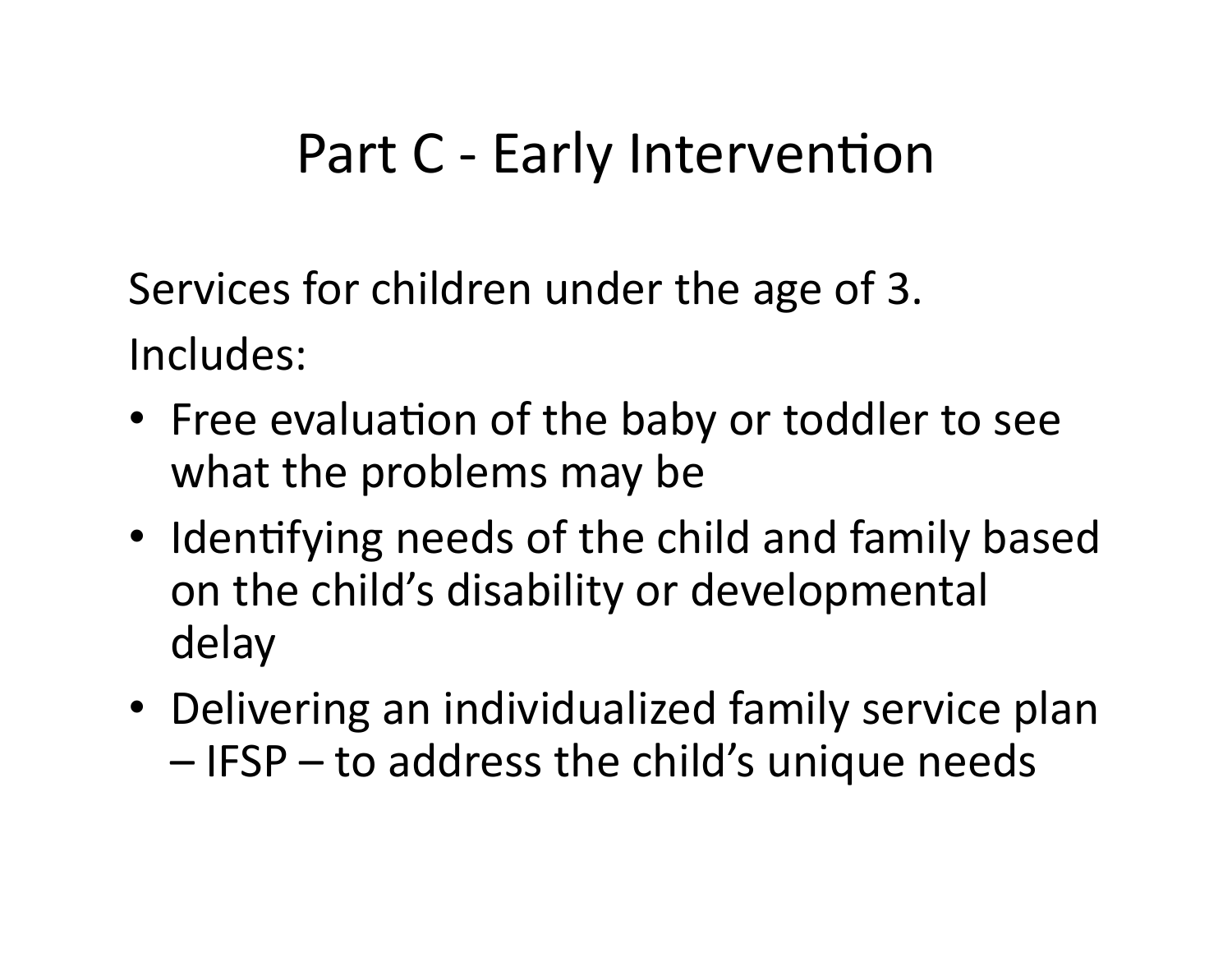#### Evaluation of infants and toddlers

Each State has a referral system to ensure that infants and toddlers suspected of having a developmental delay or disability can easily be referred to the early intervention (EI) system.

Either parents or physicians and hospitals can refer an infant or toddler to a local Child Find office or Part C Coordinator.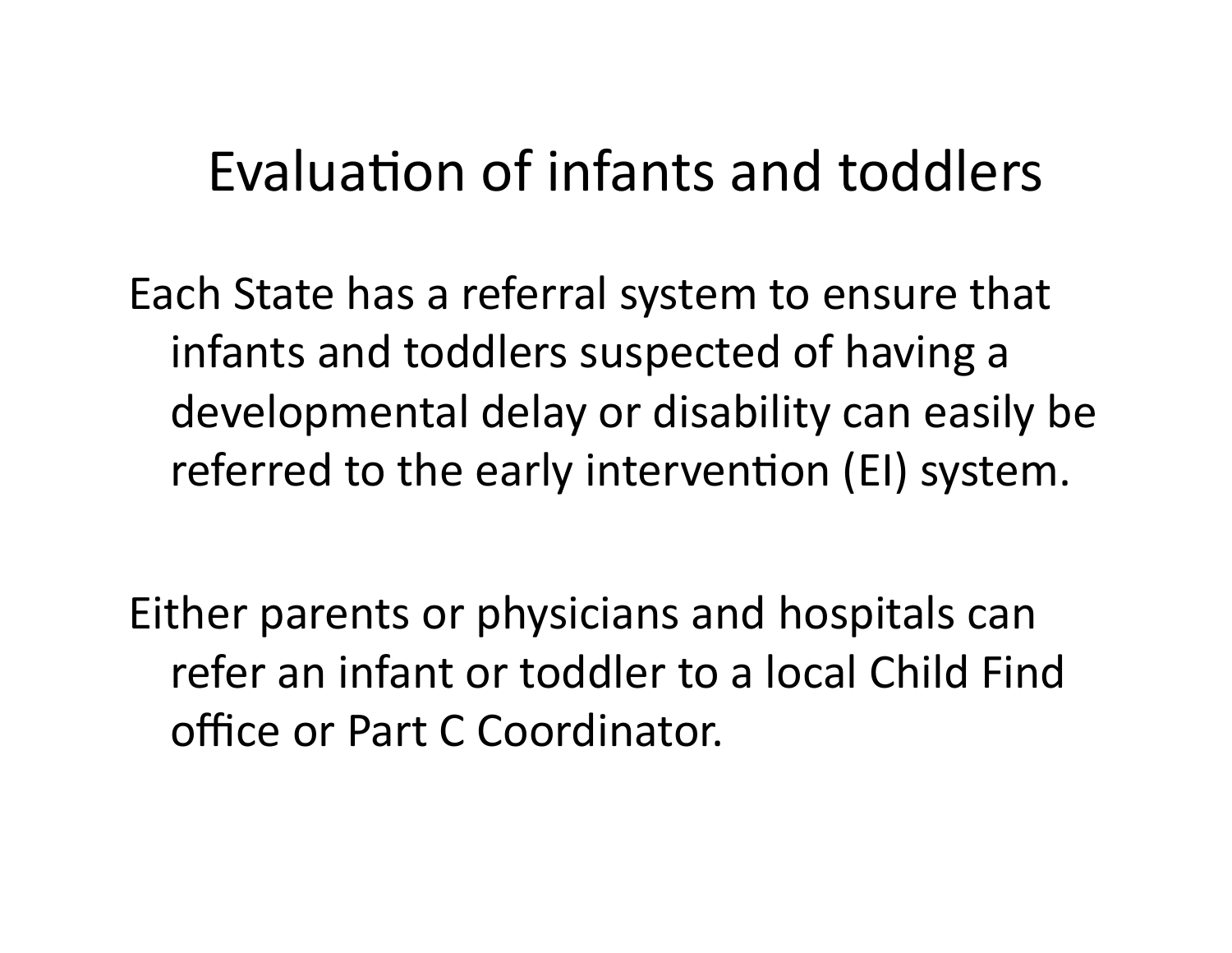#### Evaluation Process

- Parental consent is needed, in writing, before the child may be evaluated.
- The child is evaluated in five major developmental areas to see: (a) if he or she meets the State's definition of delay or disability, and (b) to determine the child's eligibility for EI services.
- With approval of the family members involved, assessments of family members are also conducted to identify the resources, concerns, and priorities of the family related to the development of the child.
- The evaluation and assessment process must be completed within 45 days of the child being referred.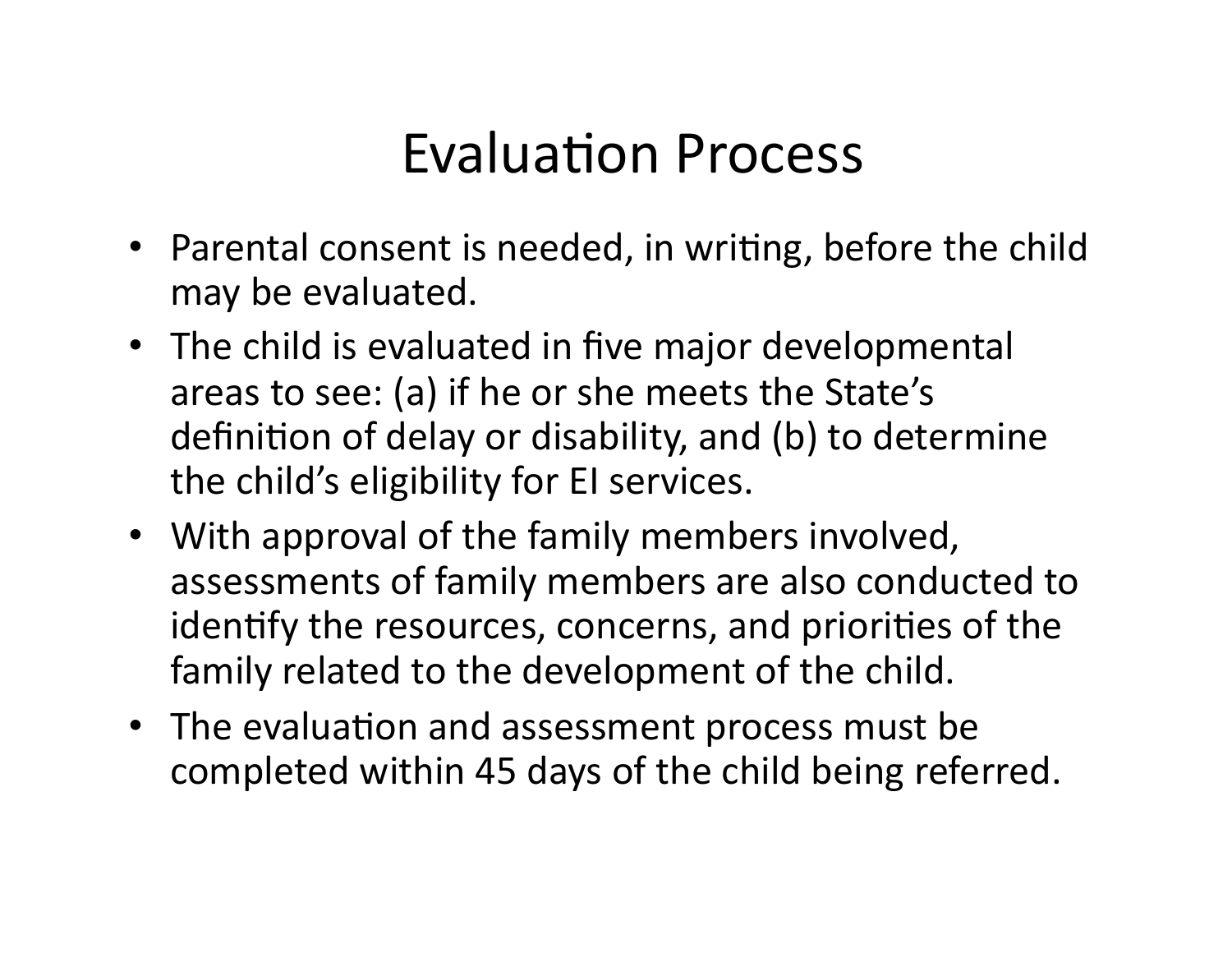#### The five developmental areas

- cognitive development
- physical development, including vision and hearing
- communication development
- social or emotional development
- adaptive development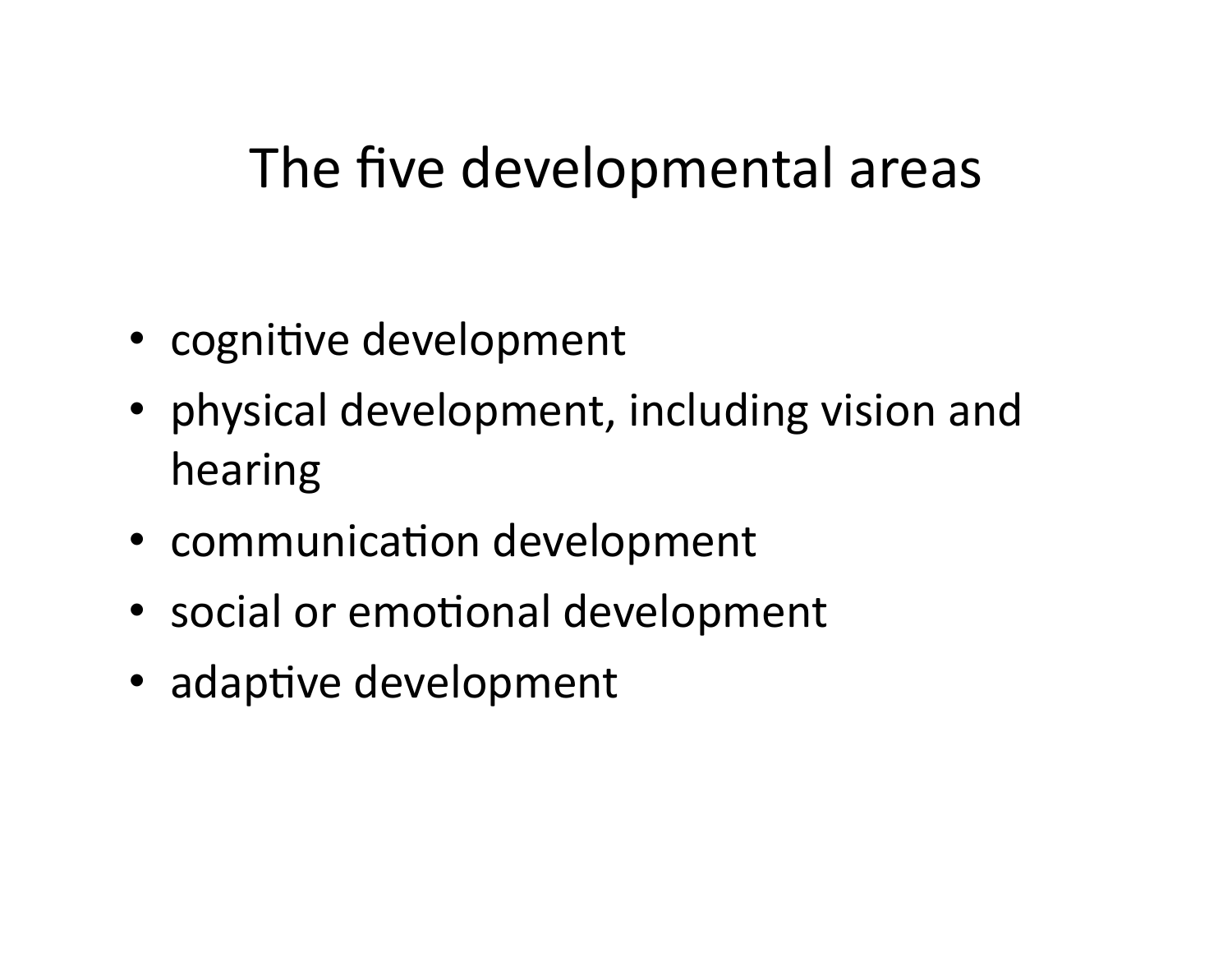## Individualized Family Service Plan

- The IFSP is a written document that outlines the early intervention services that your child and family will receive.
- It is based on the knowledge that the best way to support children and meet their needs is to support and build upon the individual strengths of their family.
- Information given to families and the IFSP itself must use the parents' native language.
- The IFSP is reviewed every 6 months and updated at least once a year.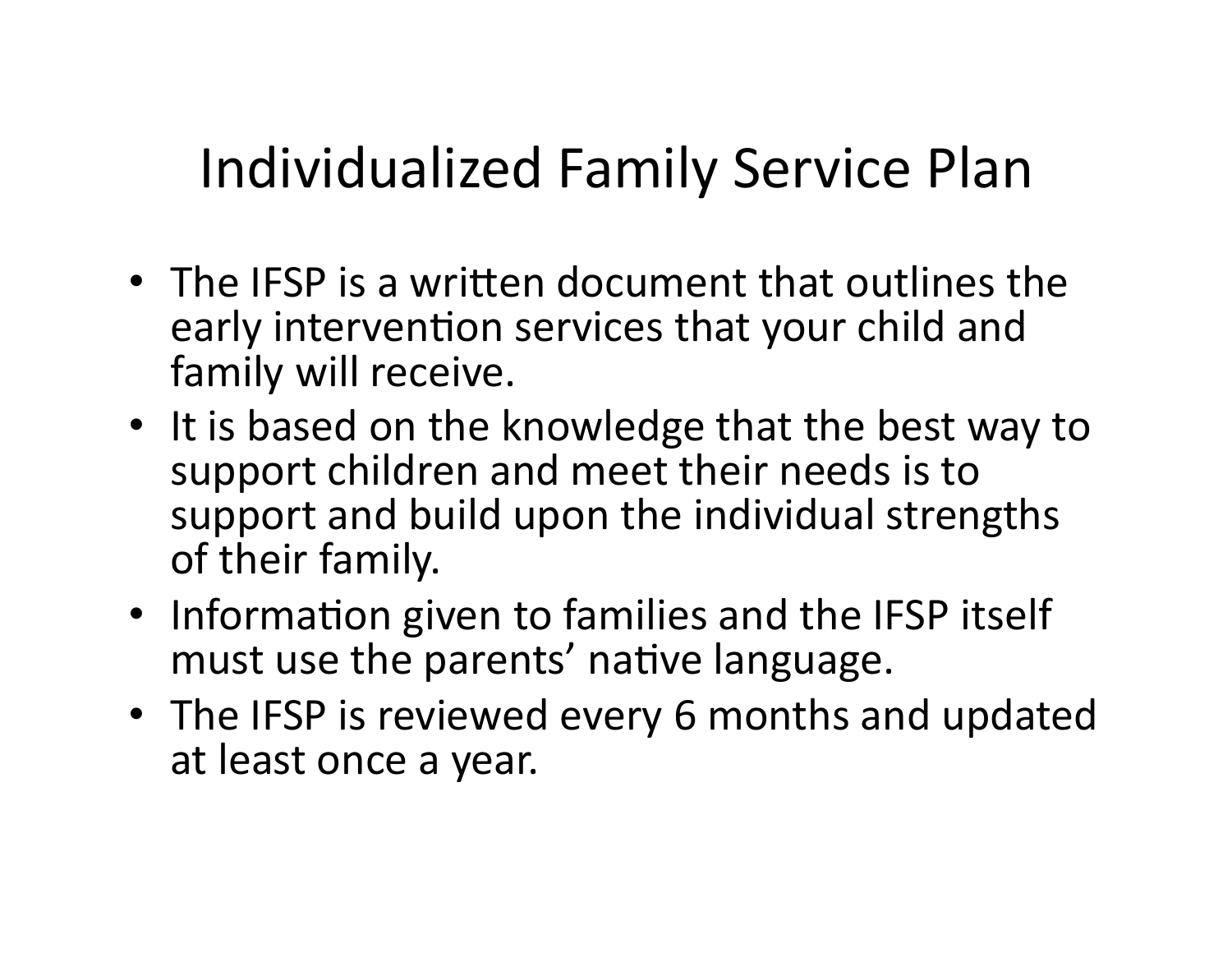## What is included in the IFSP?

- Child's current level of functioning and areas of needs
- Family information
- Results or outcomes to be achieved for the child and family
- Specific early intervention services the child will receive
- When and where your child will receive services
- The number of times your child will receive services and how long each service will last
- Who will pay for the services
- The name of the service coordinator overseeing implementation of the IFSP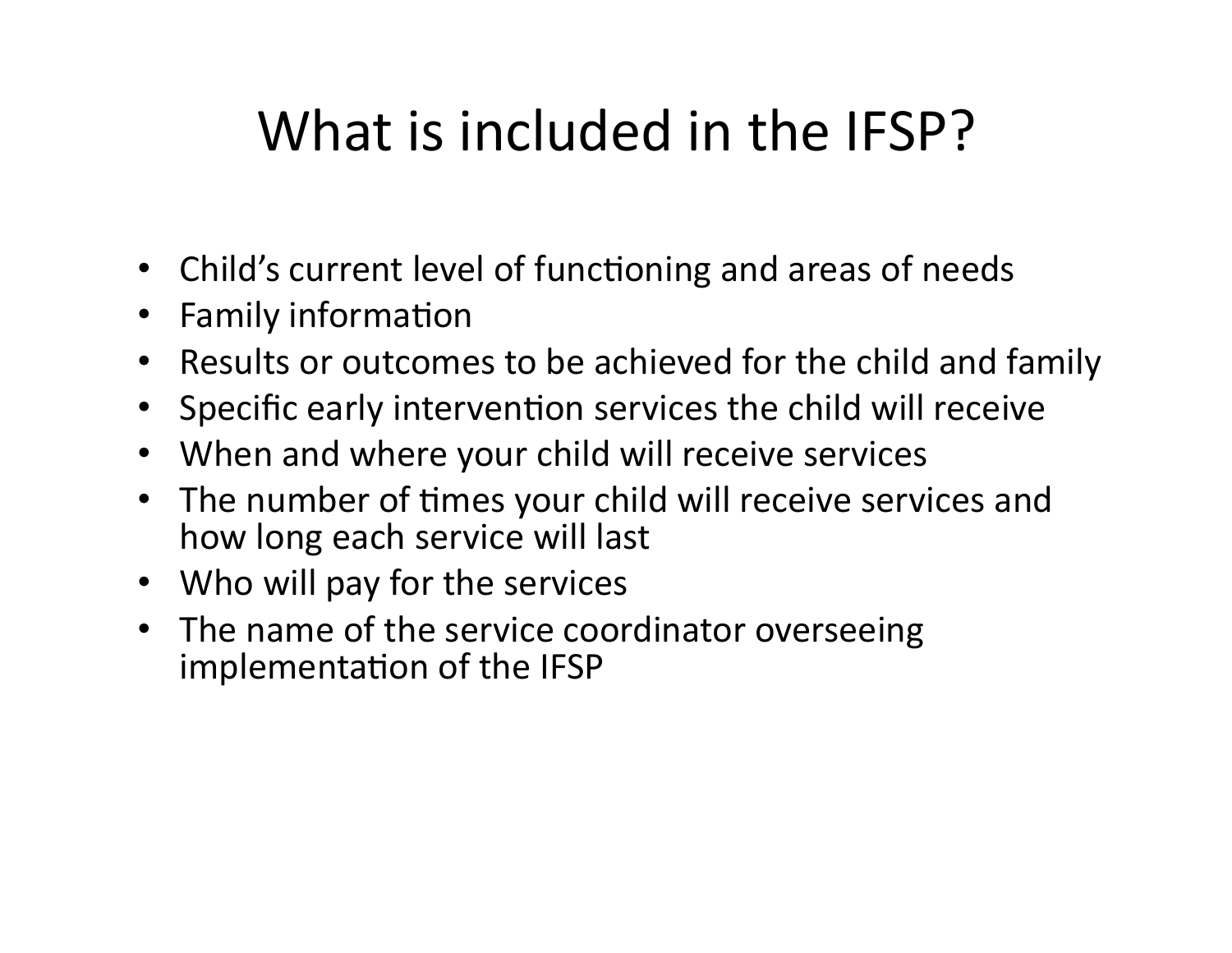# IFSP

- The IFSP must be fully explained to the family and your suggestions must be considered.
- Services must be provided in the natural environment or include a statement explaining why this can't be done.
- You must give written consent before services can start.
- If you don't give consent in writing your child will not receive services.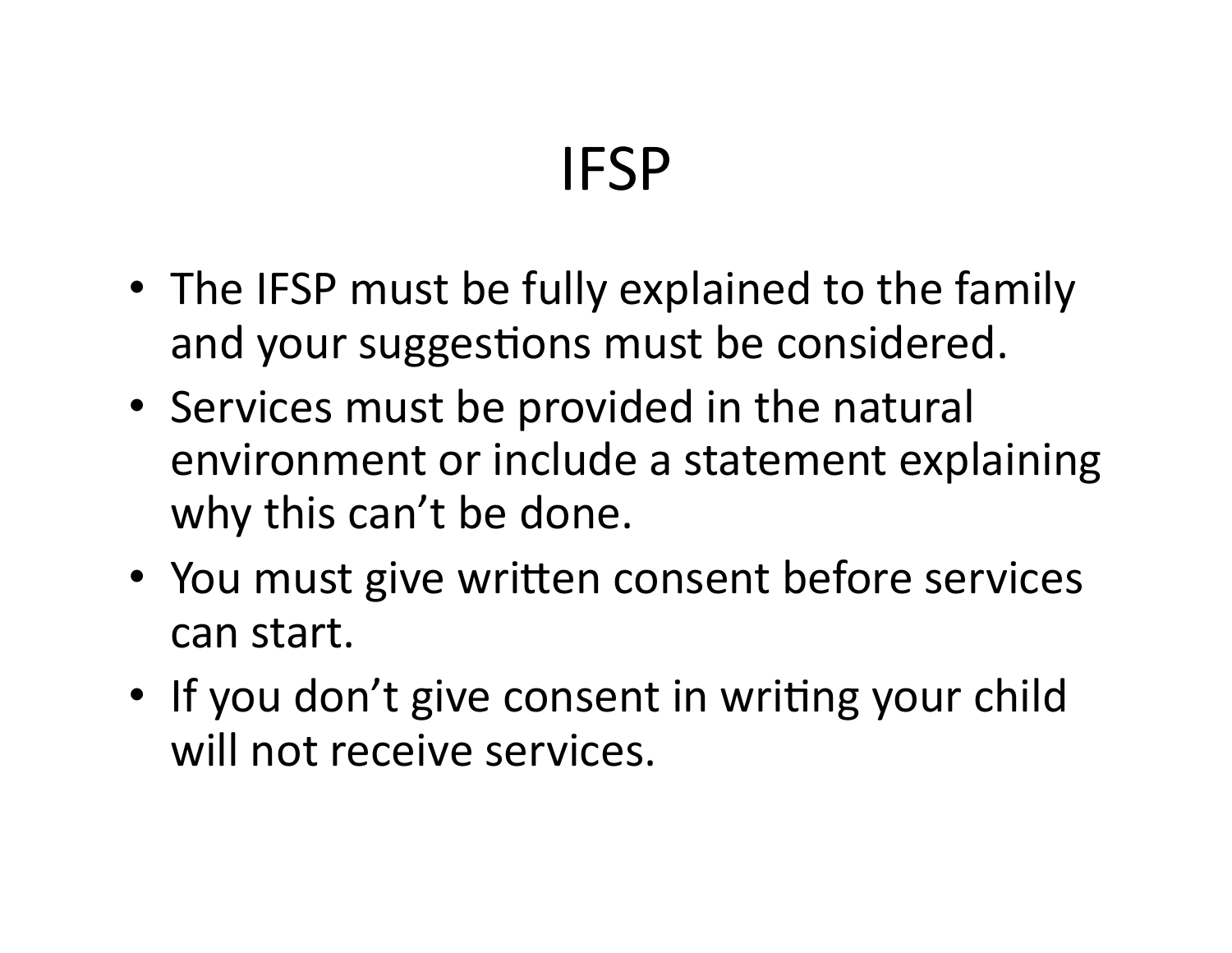## Who attends the IFSP meeting?

- Parent(s) of the child
- Other family members, as requested by the parent, if feasible to do so
- An advocate or person outside the family, if the parent requests that
- Service coordinator designated by the system who will be responsible for implementing the IFSP
- A person directly involved in conducting the evaluation and assessments of the child and family
- Persons who will be providing early intervention services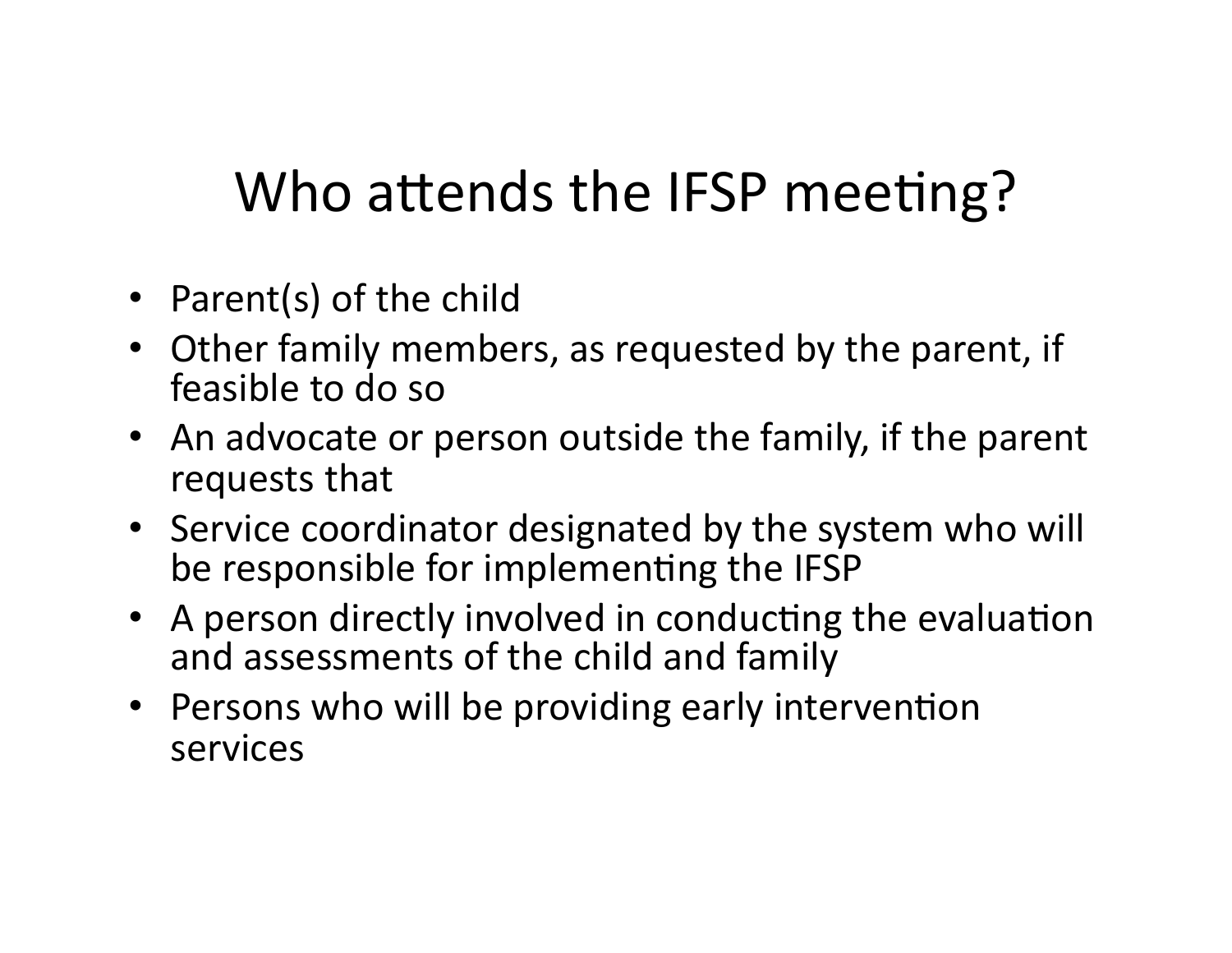### The Parents' Role

- Parents make suggestions for services to be provided.
- Parent must approve the final plan.
- Parents have the right to decline any services without jeopardizing the child's eligibility for other services.
- Parents may revoke their consent for one or more services at any time.
- Parents are part of the annual review and revision process. They and the team will decide how or if the IFSP needs to be changed.
- When your child is about 2  $\frac{1}{2}$  years old parents should find out if the child will need continued support. If s/he does, then begin the transition to preschool now; it's very important to plan ahead so that the transition is smooth.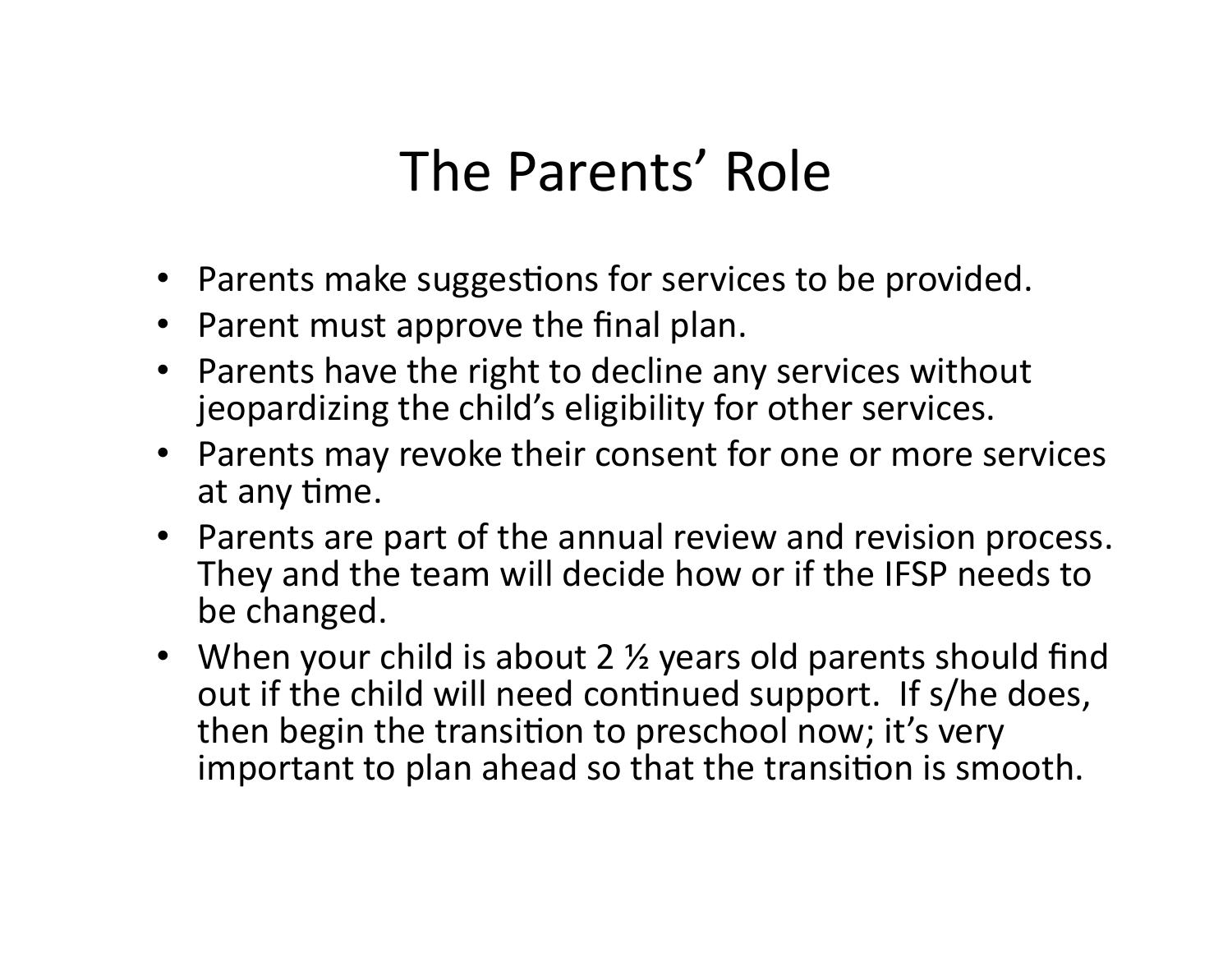## Get Information

Learn more about:

- Your child's disability
- Resources in your area
- Policies and programs in your state
- Parent groups and disability organizations that may be of help to you

START RIGHT AWAY! THIS IS IMPORTANT.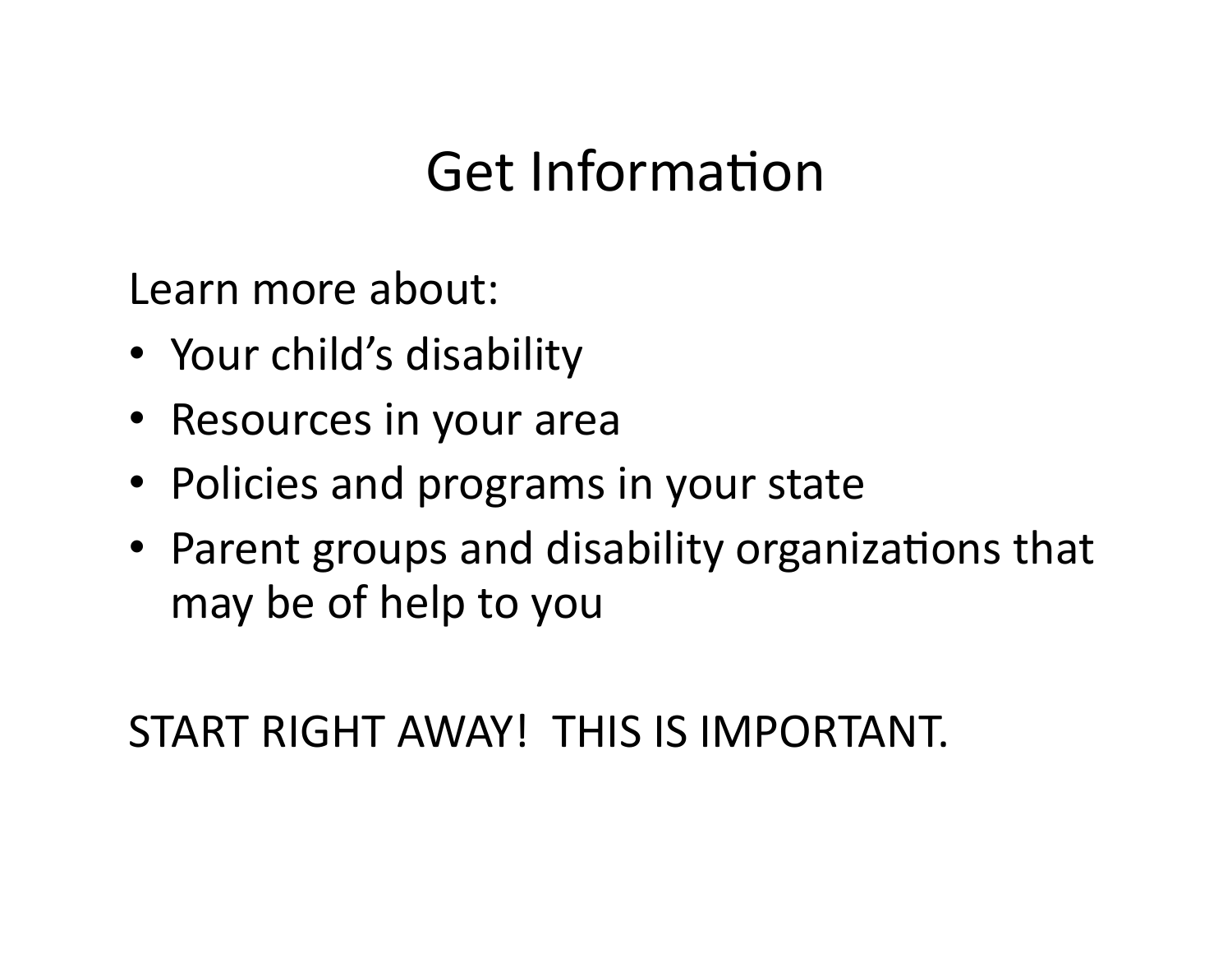# Part  $B -$  Special Education and Related Services

Services for children from age 3 through 21, sometimes older.

Includes: 

- Comprehensive and individual evaluation to determine eligibility, unique needs and types of services and supports that are needed
- Specially designed instruction and related services for eligible children delivered in the least restrictive environment
- Free Appropriate Public Education FAPE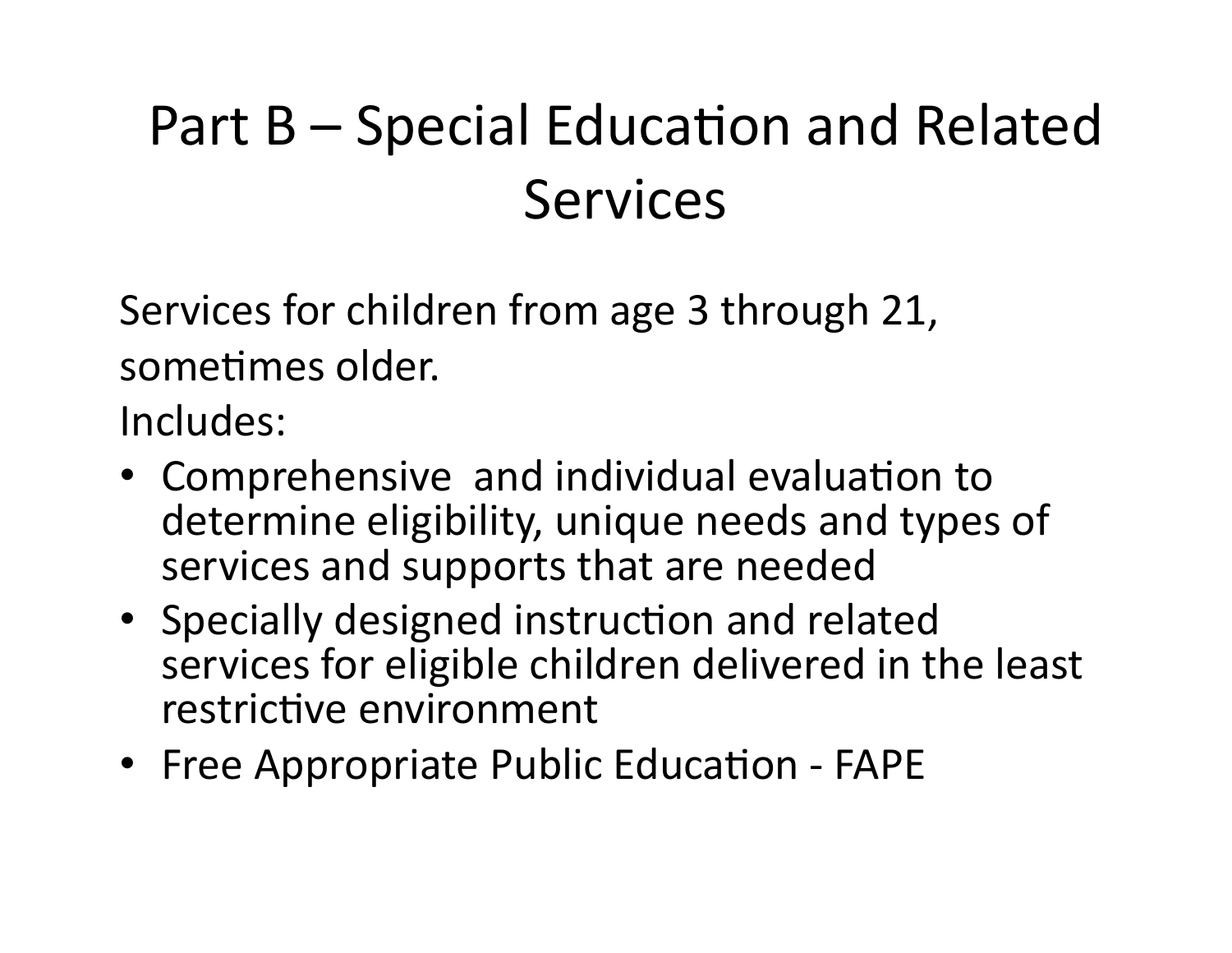#### The Individualized Education Program

Participate!

The IEP is probably the most important step to getting appropriate and measureable services for your son or daughter or for yourself. It is a document signed by the IEP team members, including the family, student (depending on age) and school leadership. It is a formal agreement.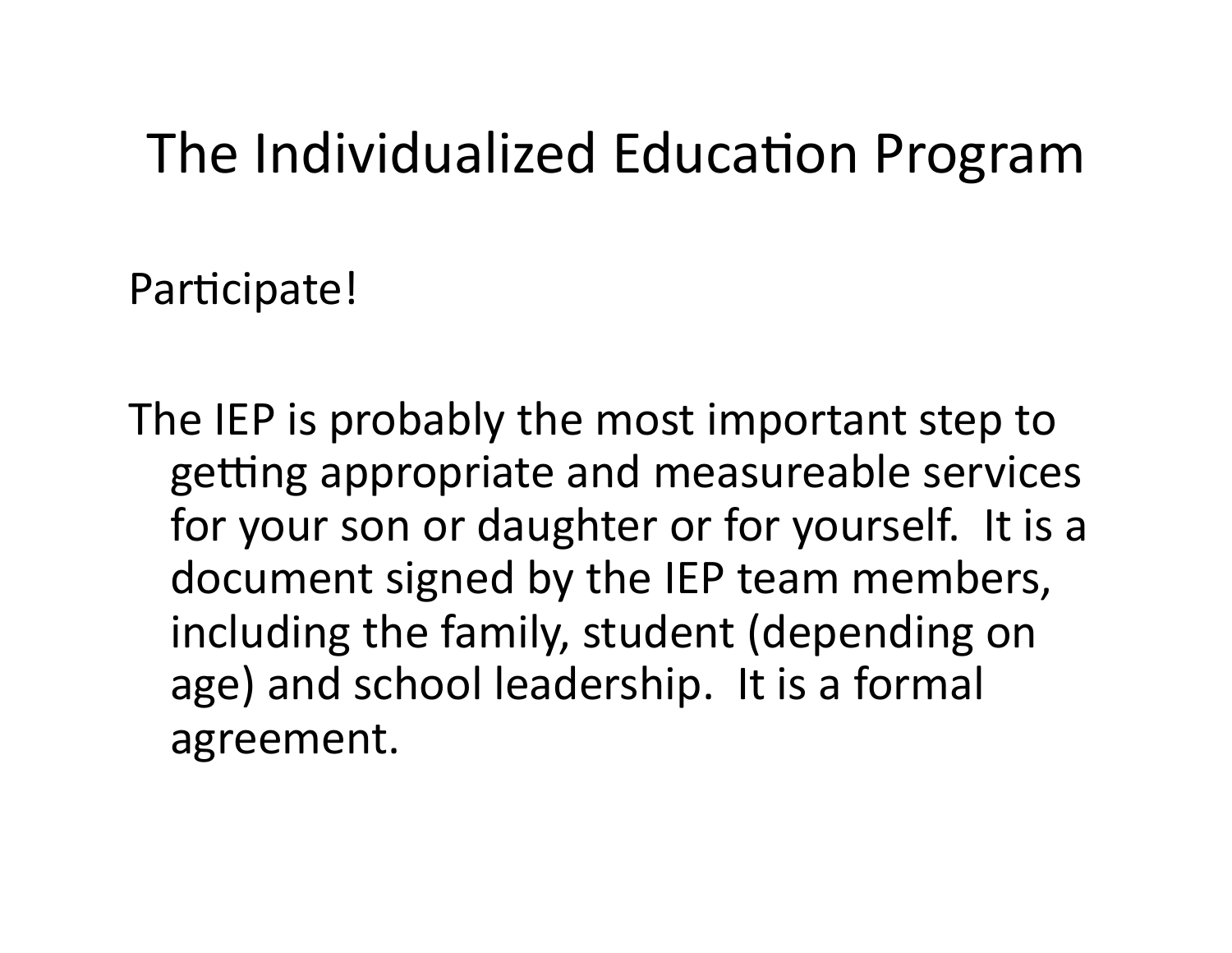## Key role of IEP

- To set reasonable learning goals
- To state services that the school district will provide
- To state WHERE the learning will take place

IDEA states learning must be in **inclusive** settings with children who are not disabled whenever possible.

Special classes, services and separate schooling should only occur when the severity of the disability is such that education in general education classes, with use of supplementary aids and services, cannot be achieved satisfactorily.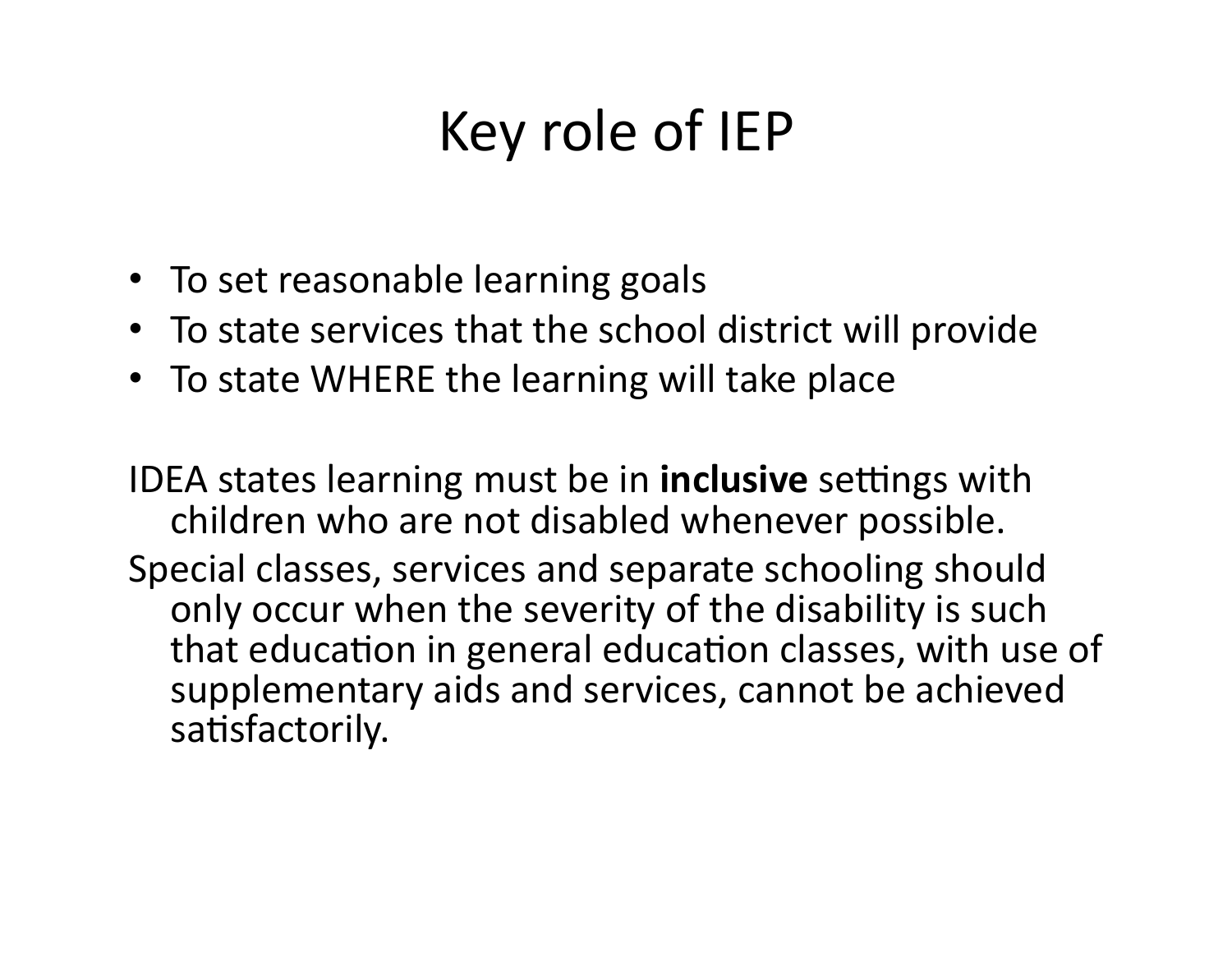#### When is the IEP Written?

An IEP meeting must be held within 30 calendar days after it is determined, through a full and individual evaluation, that a child has one of the disabilities listed in IDEA and needs special education and related services.

Confirm IEP meeting dates and times with your child's school.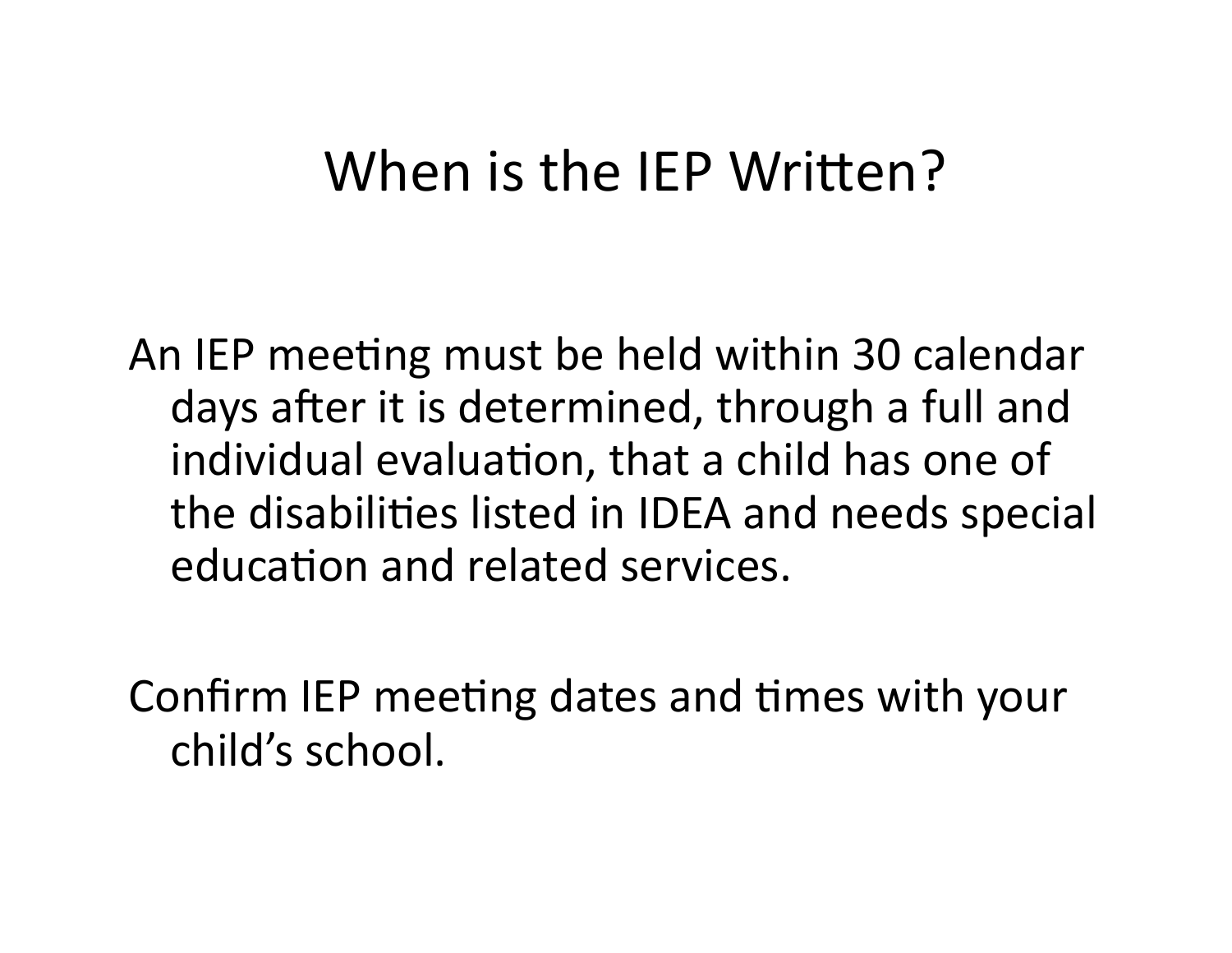#### Who Develops the IEP?

- This is a team process.
- The team includes key school staff (educators, related services providers, administrators and others as needed) AND the child's parents. The student may also be part of the team.
- This team meets at least once a year, more often if necessary.
- They review assessment information available about the student and design or update an educational program to address the child's educational needs that result from his/her disability.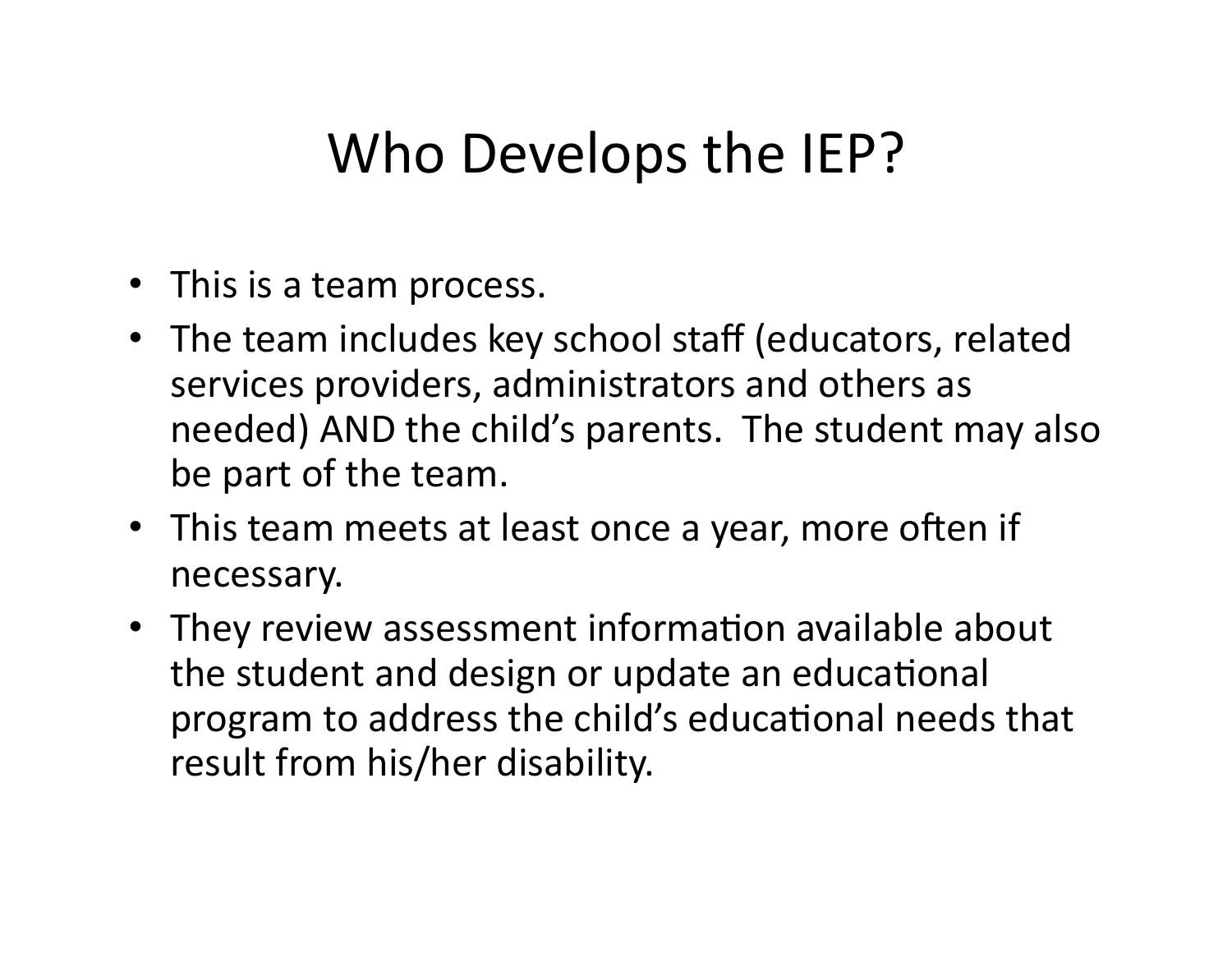### Students as members of the IEP Team

- The IEP is about the student, his/her life, schooling and plans for adulthood.
- It is important to include what each student has to say about his interests, challenges, preferences and goals: this informs the team and empowers the student.
- IDEA requires that students be involved in transition planning by the time the student reaches age 16.
- Students can become involved earlier.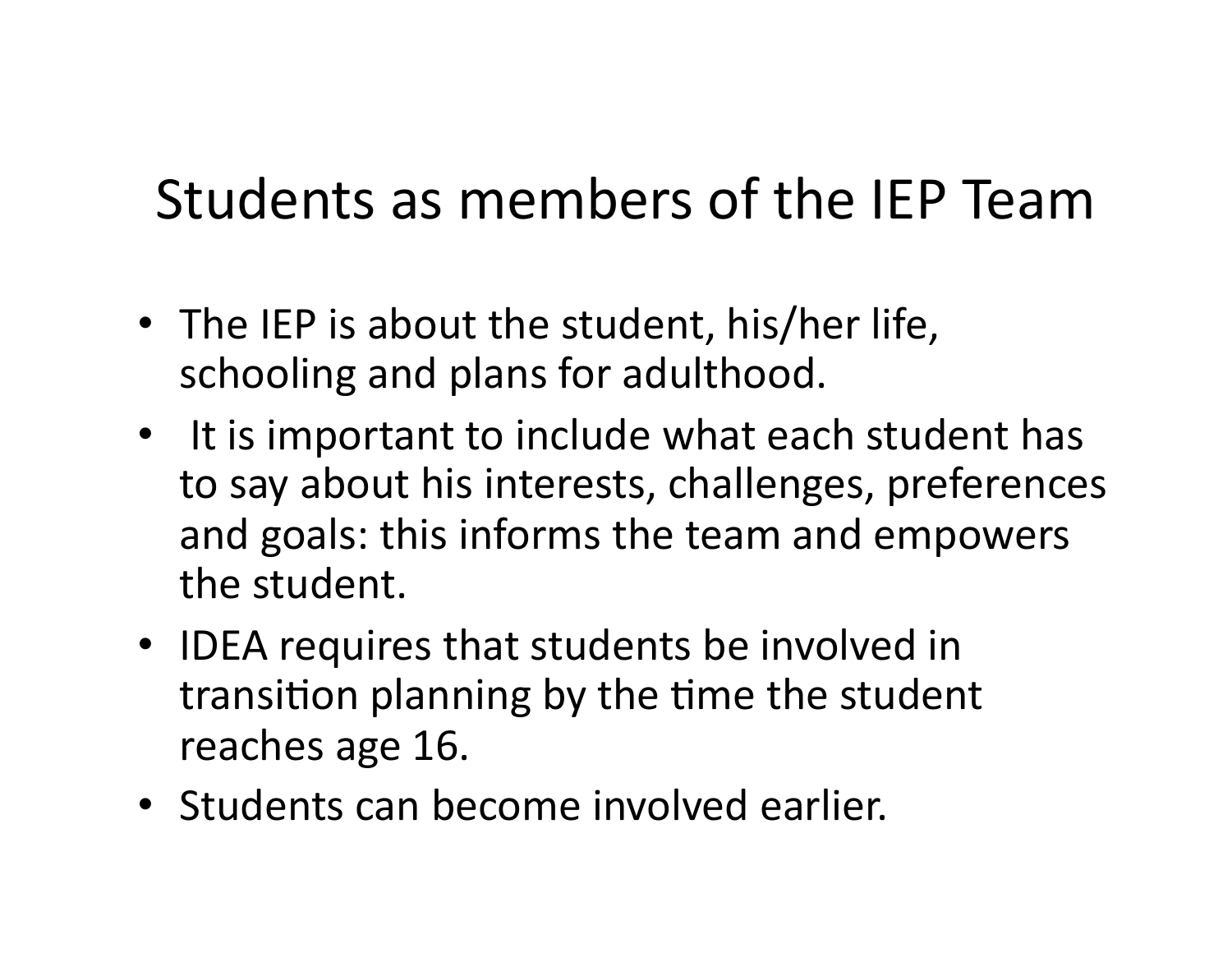### What information is in an IEP?

- Present levels of academic achievement and functional performance
- Annual goals
- Special education and related services to be provided
- How much of the school day the child will be educated separately from nondisabled students or not participate in extracurricular or other nonacademic activities
- How and if the student will participate in state and district-wide assessments
- When services and modifications will begin, how often they will be provided, where they will be provided and for how long
- How school personnel will measure the child's progress toward the annual goals.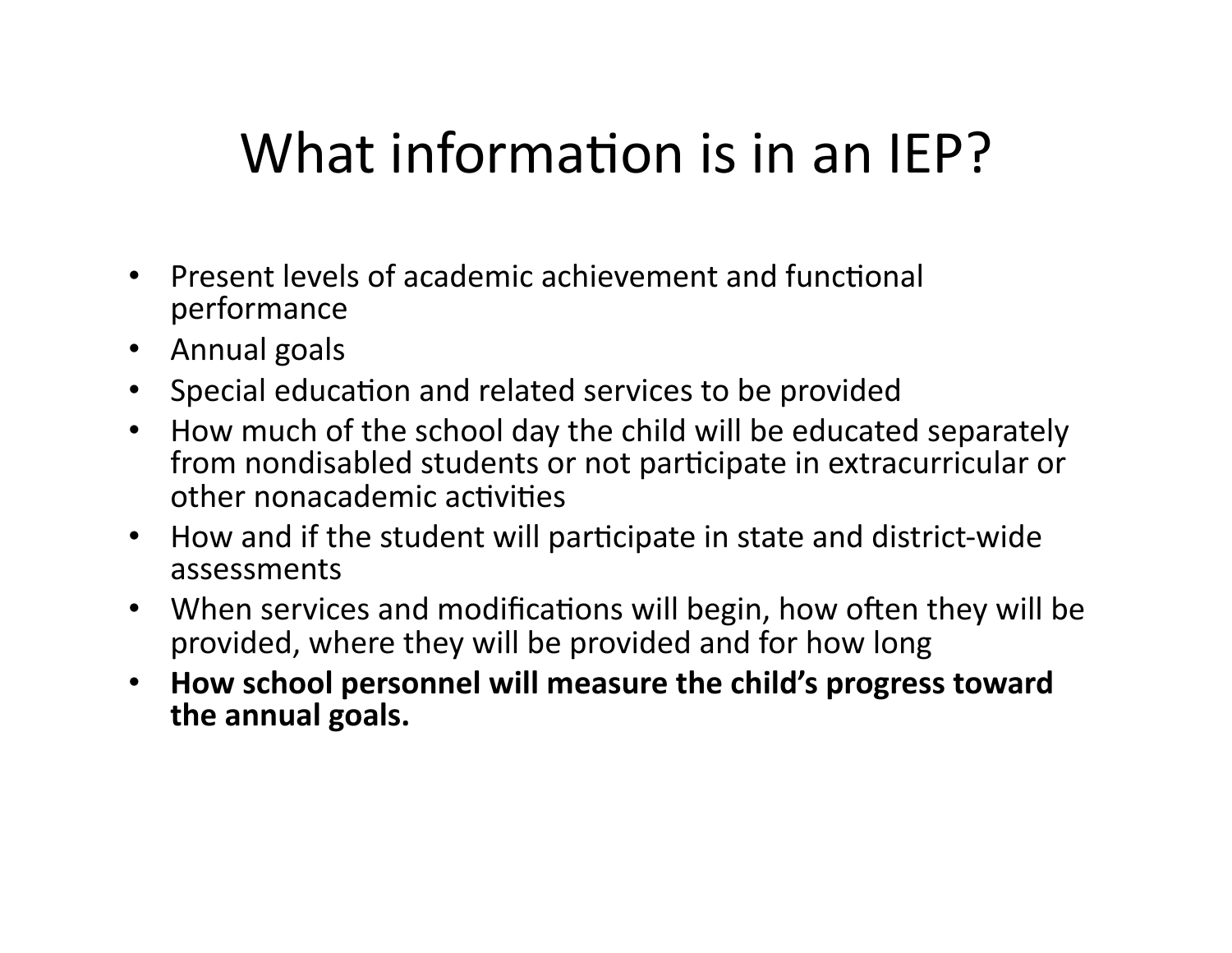## When are the goals of the IEP reviewed?

- The IEP must be reviewed at least once a year, after the initial meeting
- Annual meetings are used to review accomplishments
- Annual meetings are used to discuss any difficulties and problems
- Annual meetings are used to update and revise goals when indicated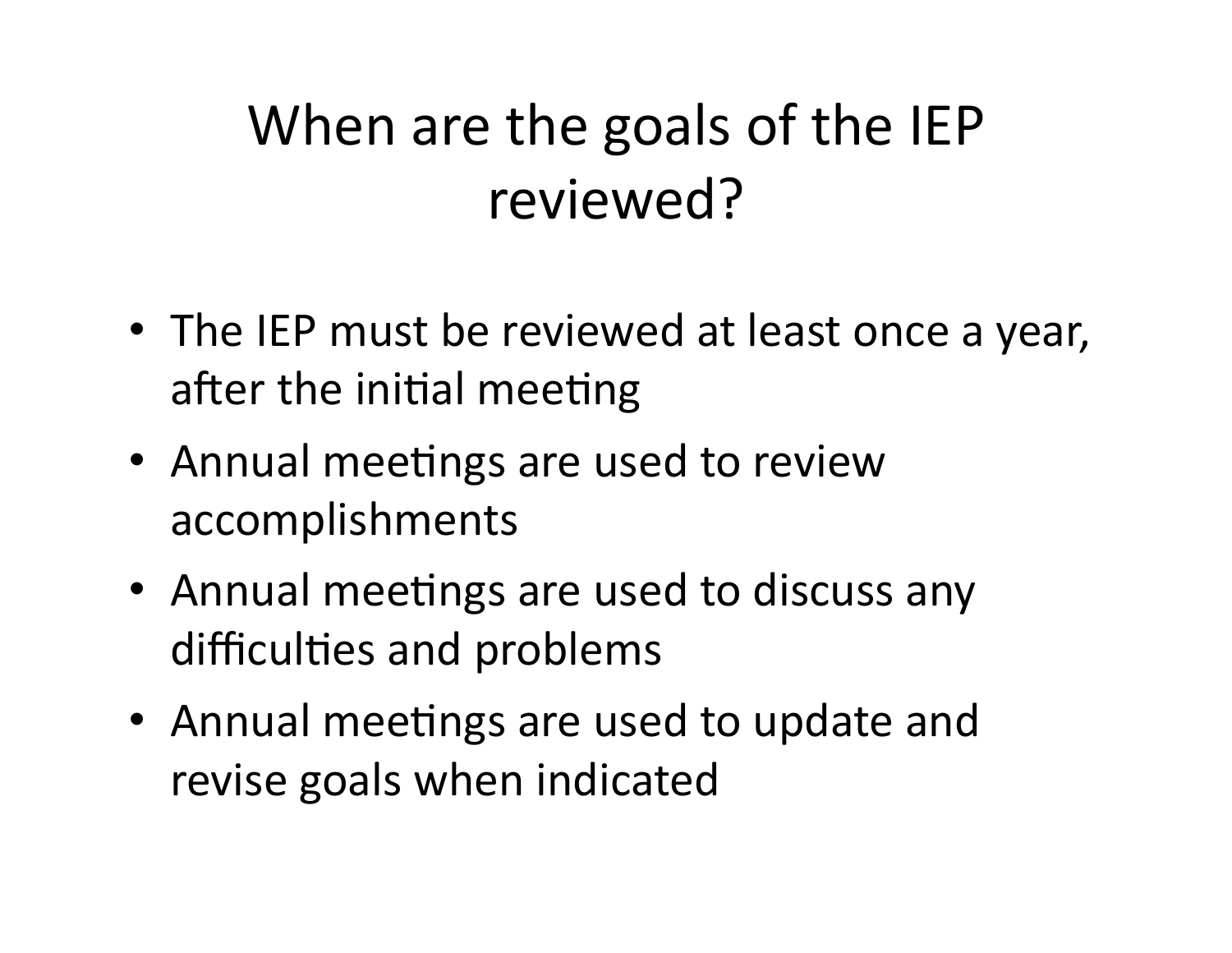## What if there are problems, or major successes, before the annual review?

Parents, students and school staff can submit a written request for an IEP meeting at any time during the year, when needed.

This could be needed if:

- A student has met all the goals
- A student is experiencing difficulty and changes in the IEP are needed
- Additional time, additional services, different services or special technology is needed
- The student's health or condition changes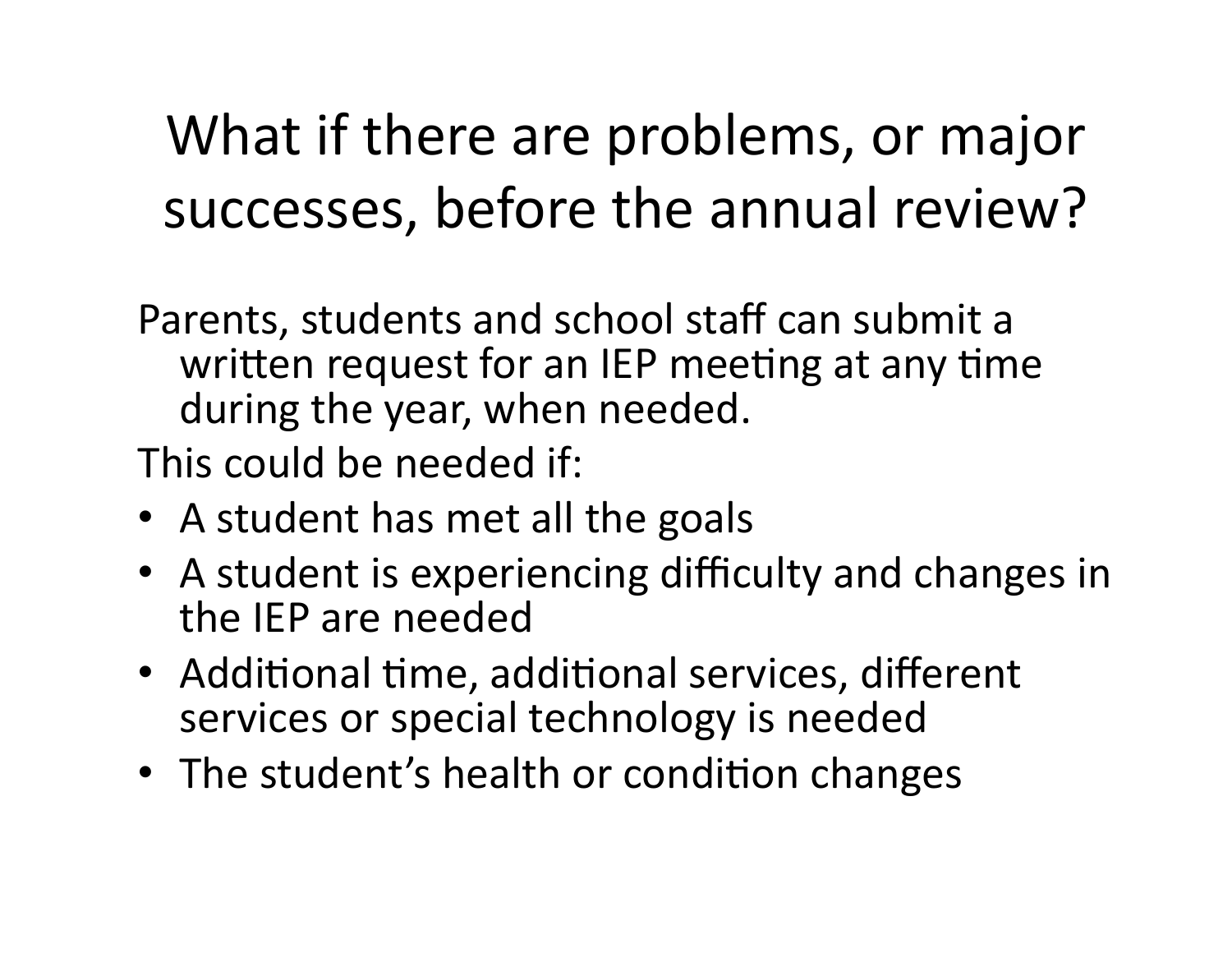## What happens if a student moves to a different school?

- The current IEP is used until a new one can be developed
- School records, test results, and previous IEPs should be transferred to the new school
- Additional testing may be needed to meet eligibility requirements in a different state
- A new IEP meeting needs to be held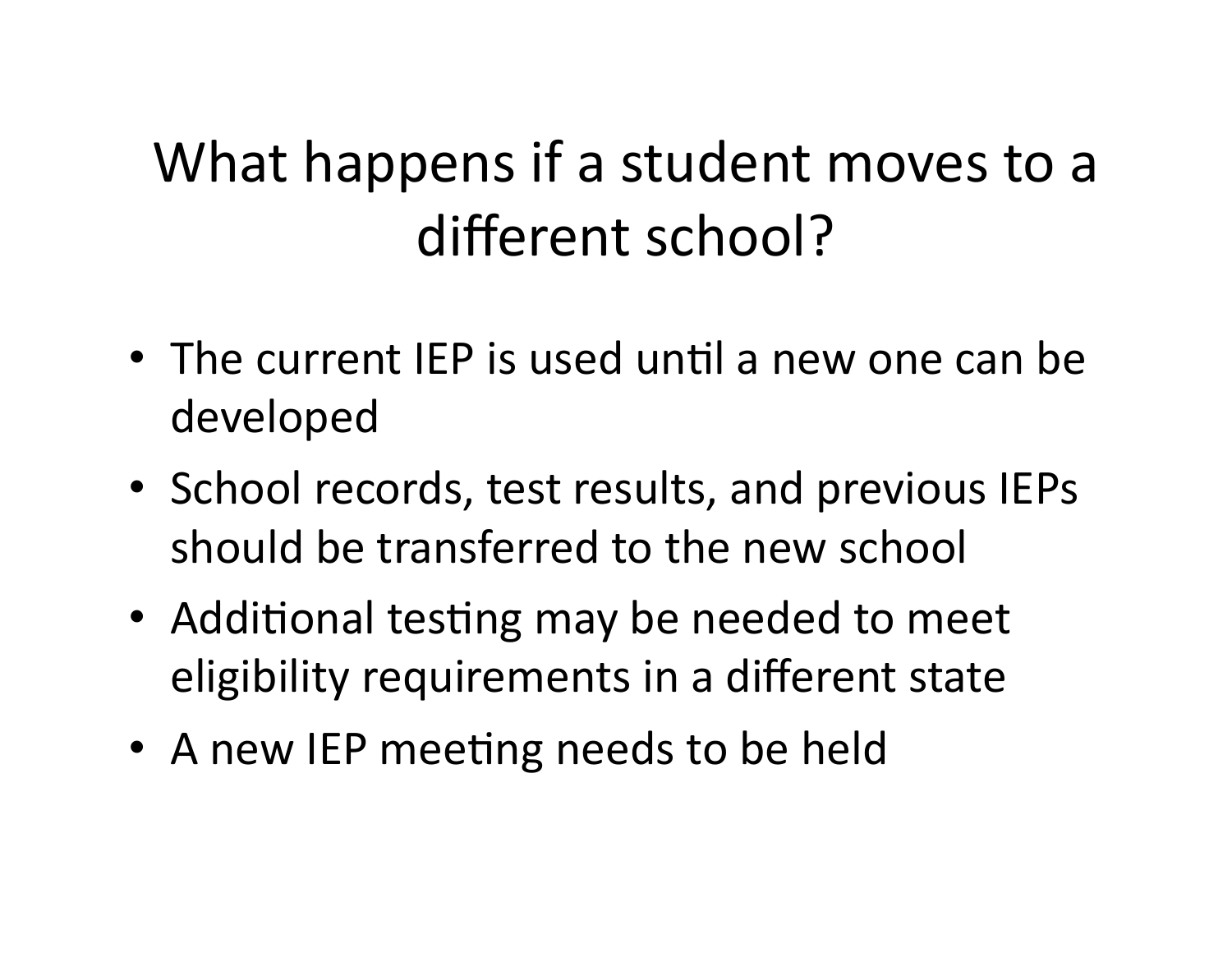#### About Section 504 and 504 Plans

- If your child doesn't qualify for Special Education Services under IDEA but still requires some accommodations and modifications to fully participate in the classroom, a 504 plan may be called for.
- 504 refers to Section 504 of the Rehabilitation Act of 1973.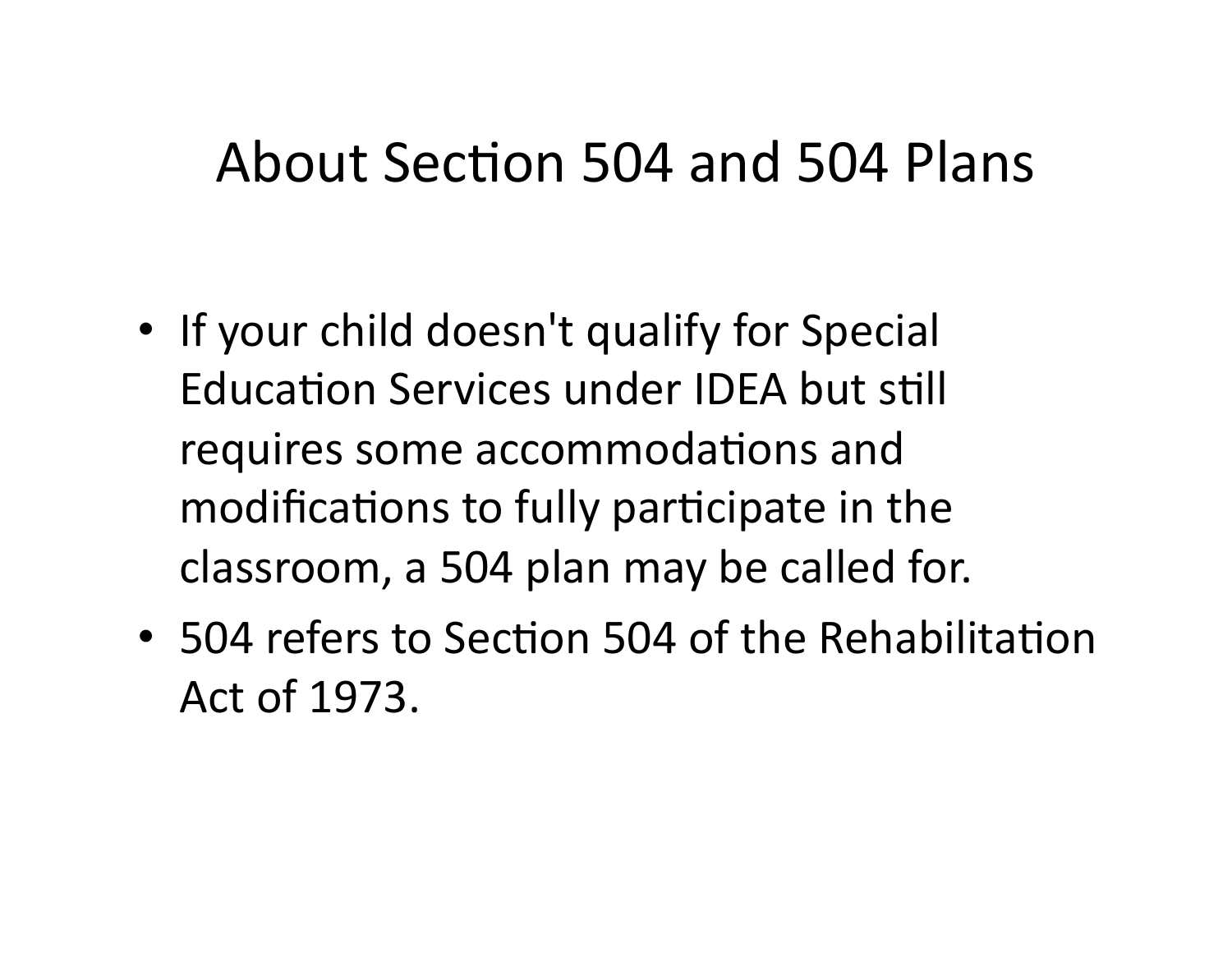#### The Rehabilitation Act of 1973

• The Rehabilitation Act of 1973 prohibits discrimination on the basis of disability and applies to any program that receives federal financial support. It provides a wide range of services for people with both physical and intellectual disabilities.

(This act may be reauthorized very soon and will then probably be called the Workforce Innovation and Opportunity Act)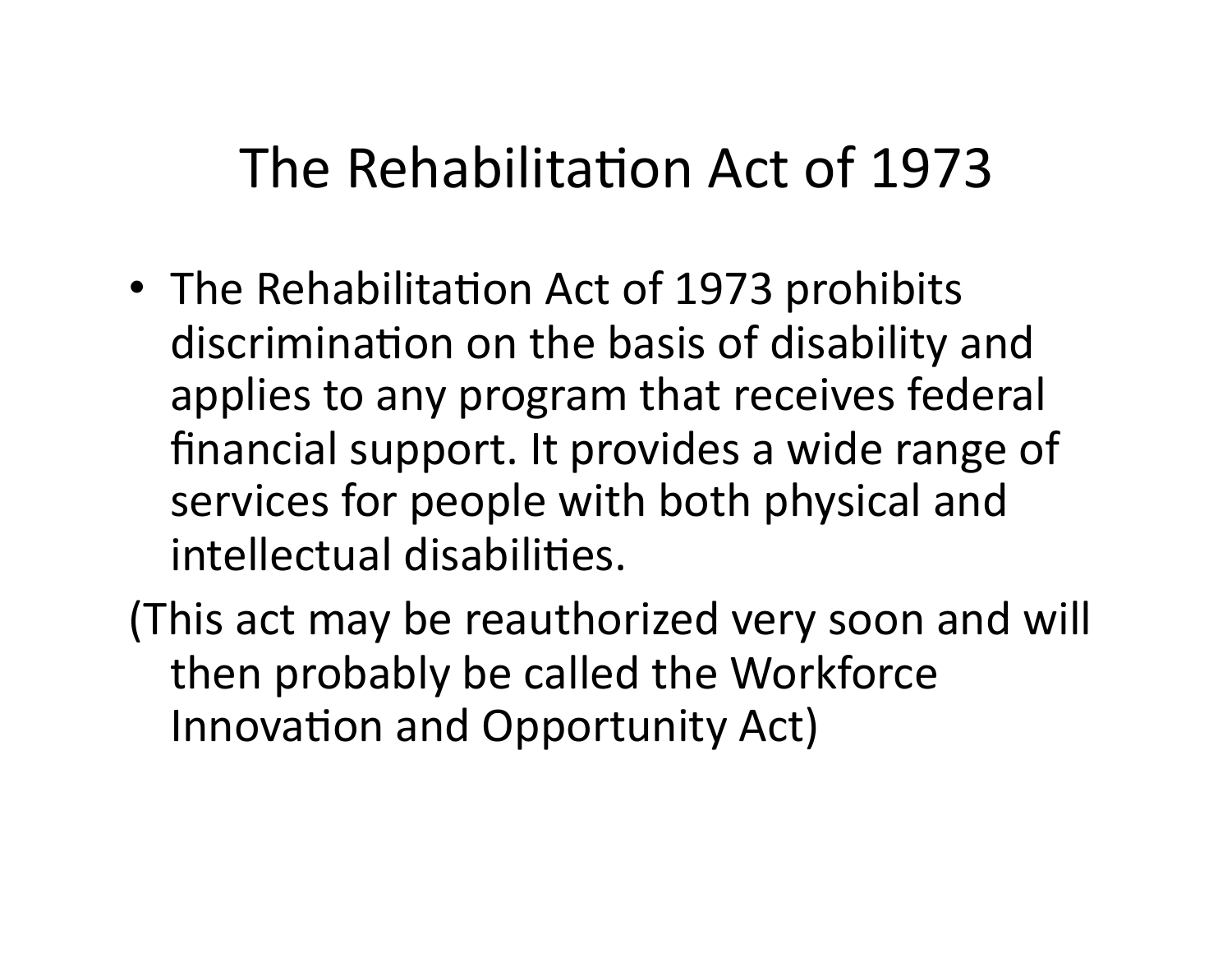#### Purposes of the Rehab Act

- **(1)** to empower individuals with disabilities to maximize employment, economic self-sufficiency, independence, and inclusion and integration into society, and
- **(2)** to ensure that the Federal Government plays a leadership role in promoting the employment of individuals with disabilities, especially individuals with significant disabilities, and in assisting States and providers of services in fulfilling the aspirations of such individuals with disabilities for meaningful and gainful employment and independent living.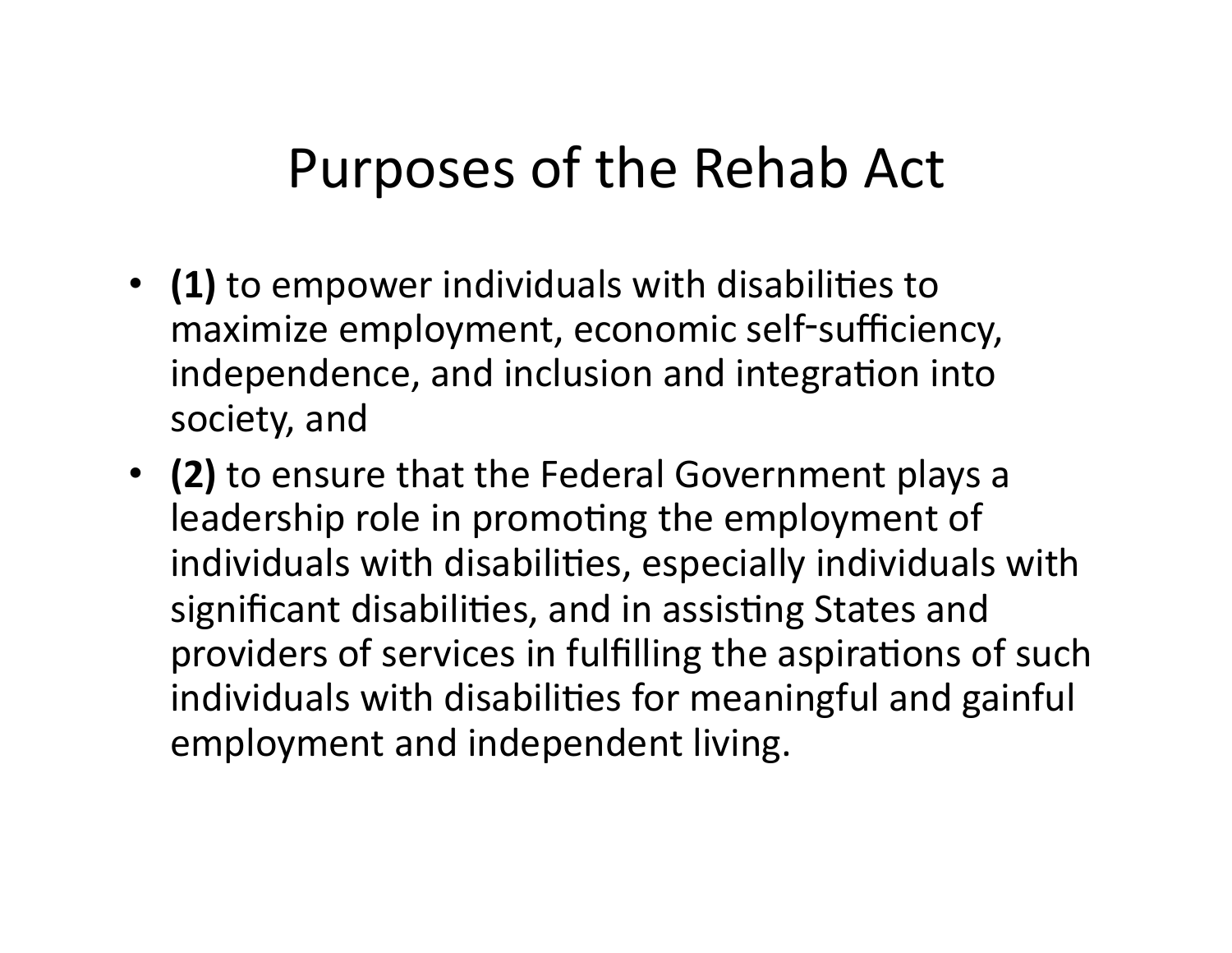# Knowing about the Rehab Act is Important

It says, in part:

- No otherwise qualified individual with a disability in the United States...shall, solely by reason of her or his disability, be exclude from participation in, be denied the benefits of, or be subjected to discrimination under any program or activity receiving Federal financial assistance."
- Section 504 of the Act requires that educational programs and facilities are accessible to all students. Schools that receive any federal funds may not discriminate against students with disabilities  $-$  this includes programs for children, state colleges and universities, and vocational training schools.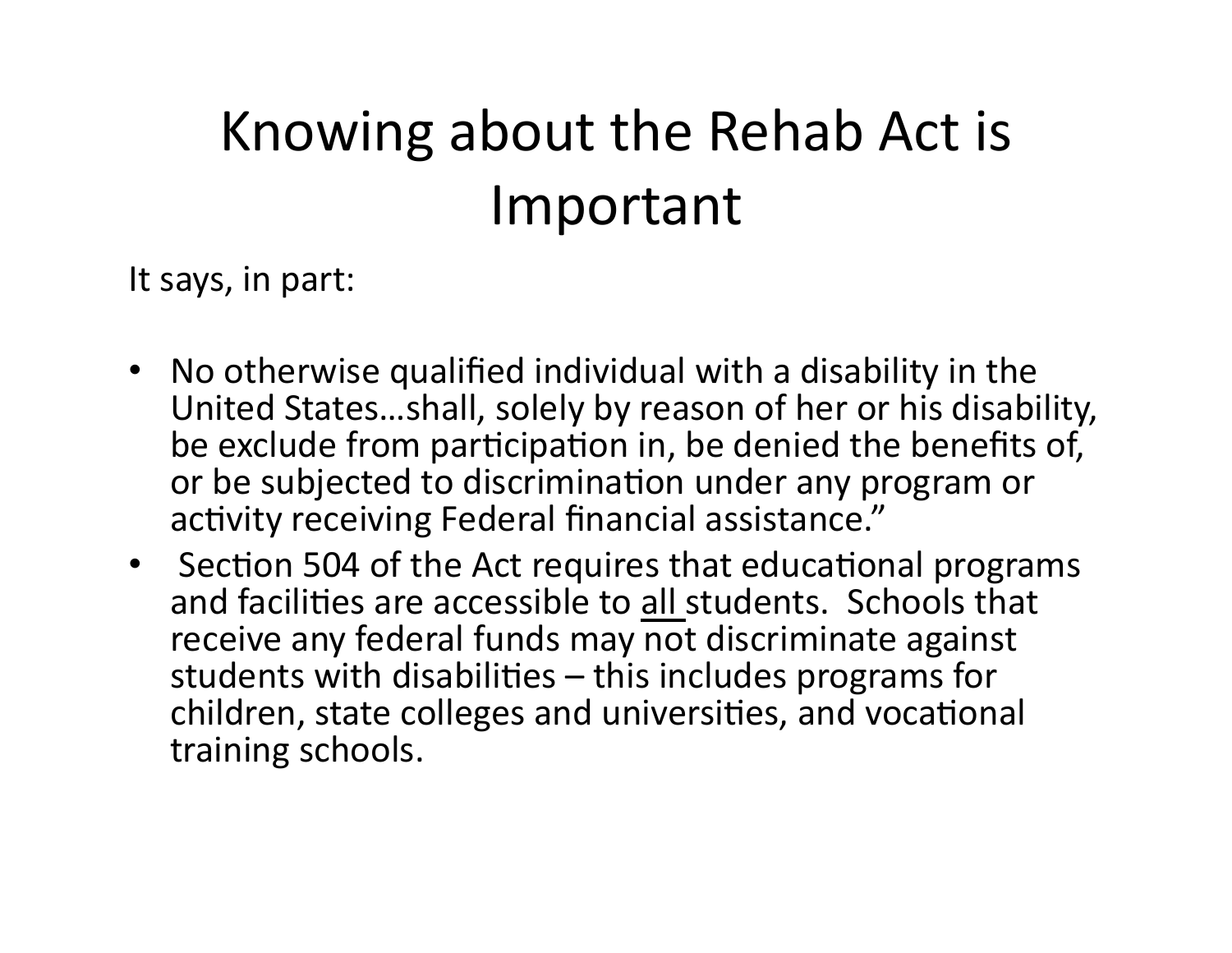## The 504 Plan

- 504 Plans are a part of U.S. civil-rights law.
- Schools that receive any federal funds are obligated to provide a 504 Plan when appropriate and abide by it.
- A 504 Plan itemizes the modifications and accommodations that will be needed for eligible students to have an opportunity to perform at the same level as their peers.
- For example, the 504 Plan may include such things as wheelchair ramps, blood sugar monitoring, an extra set of textbooks, a peanut-free lunch environment, home instruction, or a recorder or keyboard for taking notes.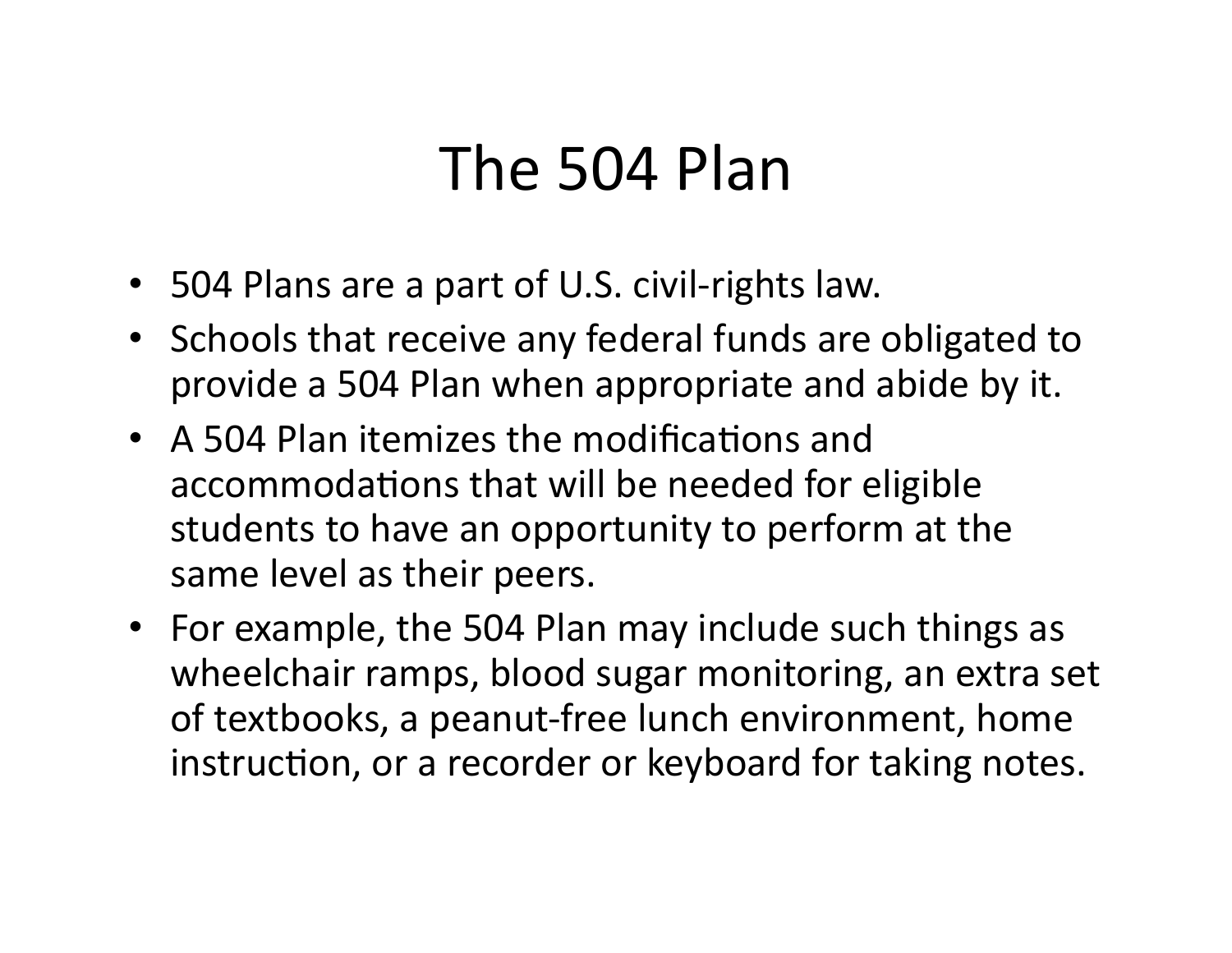# Some key differences between Section 504 and IDEA

- Section 504 does not require the school to provide an individualized educational program (IEP)
- Section 504 has fewer procedural safeguards
- Section 504 does not require or even mention that parents are to be a part of the decisionmaking committee
- Section 504 eligibility determinations do not require formalized testing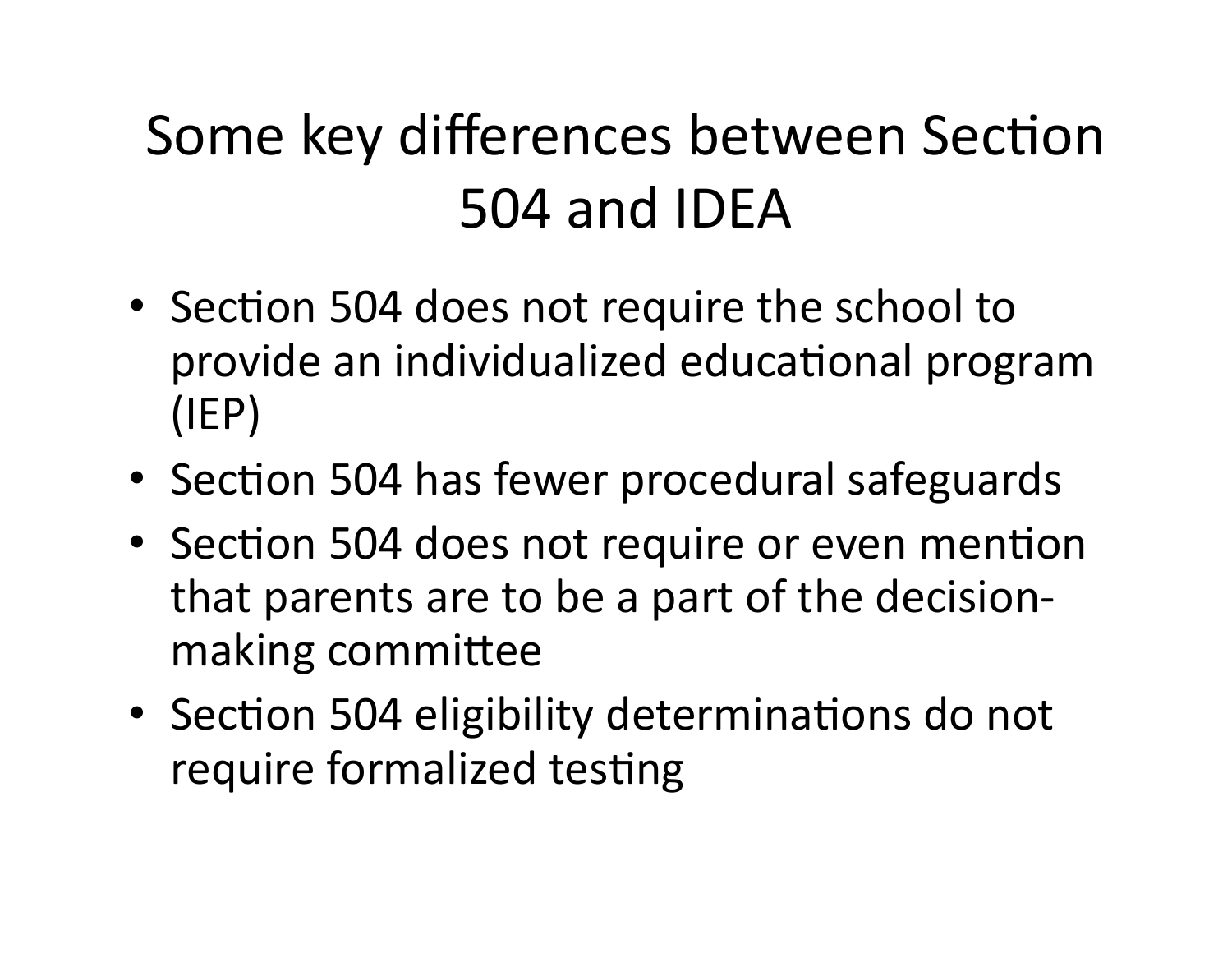## More Differences

- Section 504 eligibility is based on grades over the past several years, teacher's reports, information from parents or other agencies, state assessment scores or other school administered tests, observations, discipline reports, attendance records, health records and adaptive behavior information.
- Under Section 504, schools are not required to pay for an outside independent evaluation.
- Public schools do not receive any financial assistance to provide Section 504 plans.
- The State Education Agency has no direct jurisdiction over Section 504 implementation. Complaints may be addressed to your local District 504 Coordinator or to the Office for Civil Rights.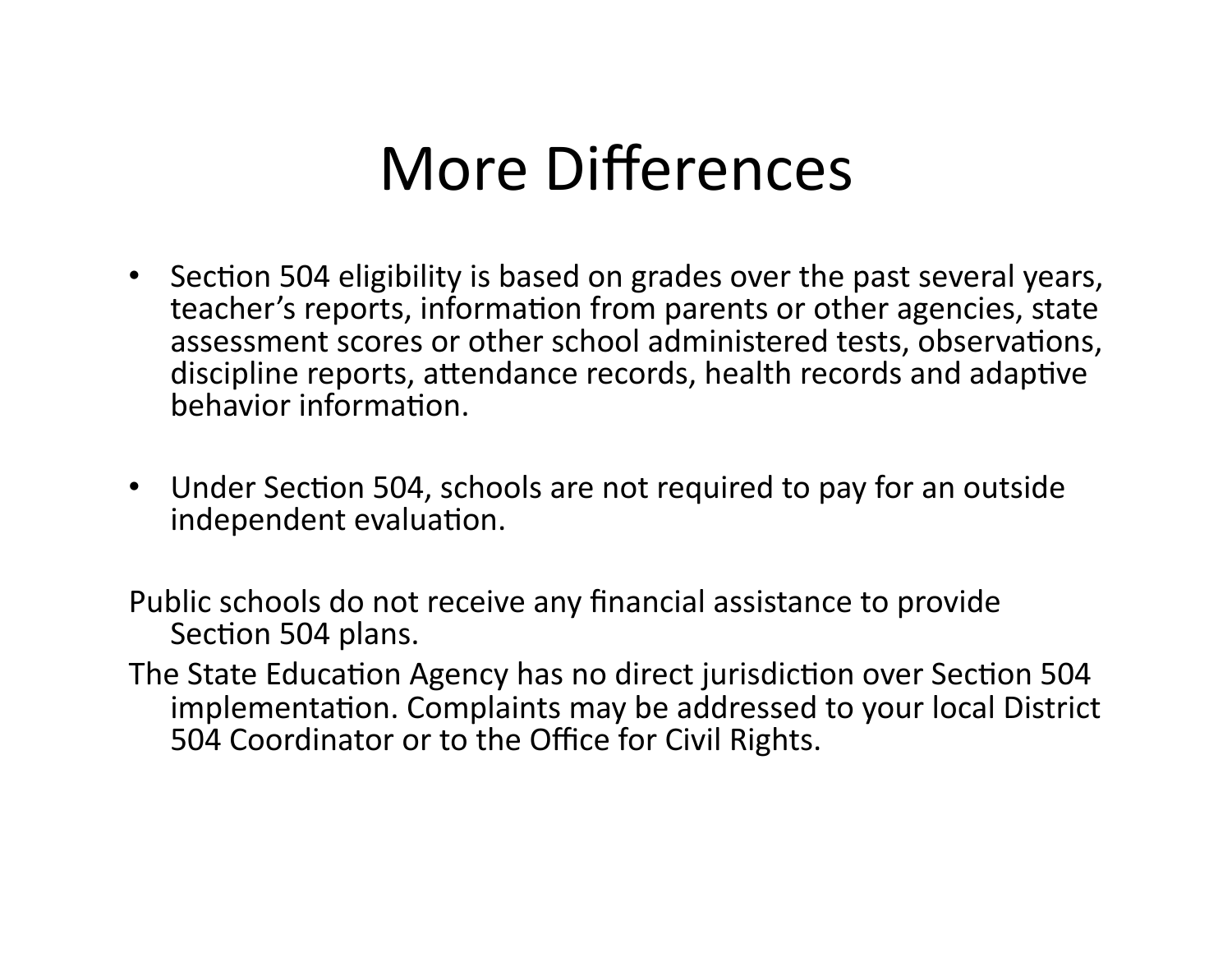What impact does the Americans with Disabilities Act have on both IDEA and Section 504?

- Each of these laws protects people with disabilities from discrimination.
- The ADA Amendments Act of 2008 broadens the definition of disability and this may increase the number of children eligible for special services under IDEA and Section 504.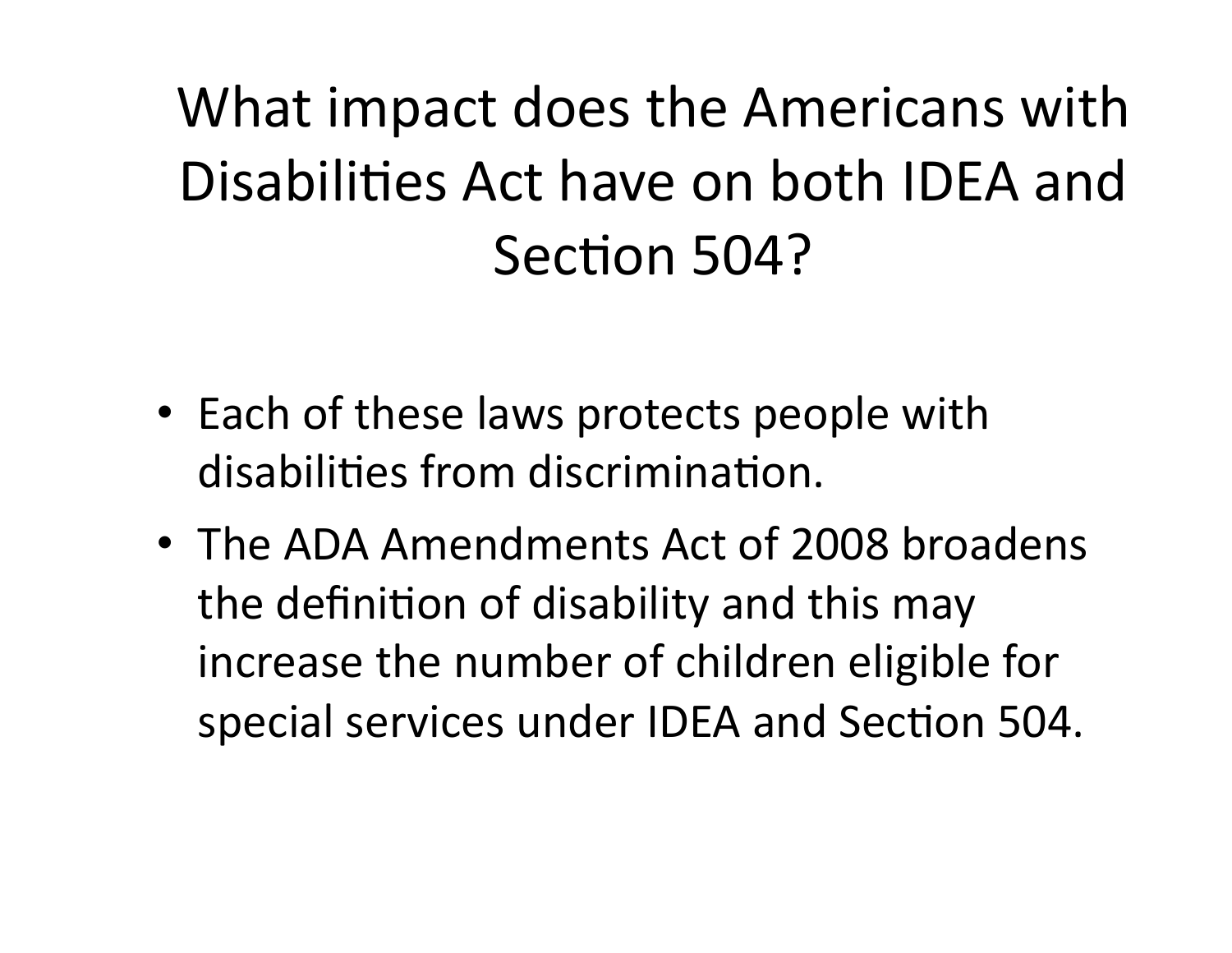#### Transition Services in the IEP

- Beginning not later than the first IEP to be in effect when the child turns 16, or younger if determined appropriate by the IEP Team, and updated annually, thereafter, the IEP must include:
	- $-$  Appropriate measurable postsecondary goals based upon age appropriate transition assessments related to training, education, employment, and, where appropriate, independent living skills; and
	- $-$  The transition services (including courses of study) needed to assist the child in reaching these goals.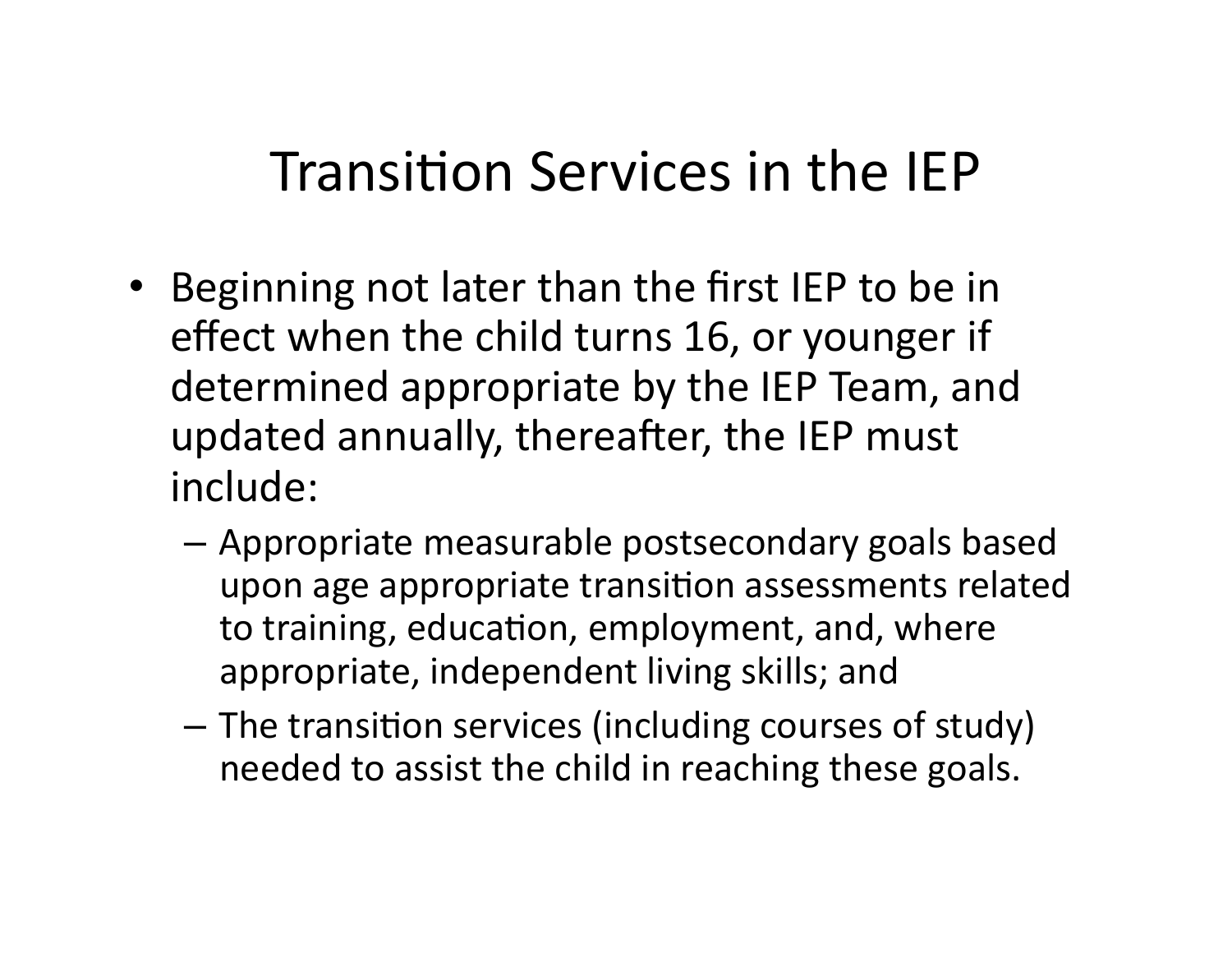## Some things to remember: tips from Alex Ripley

- Everyone can't do something
- Don't fall down
- Clean your glasses
- Take pictures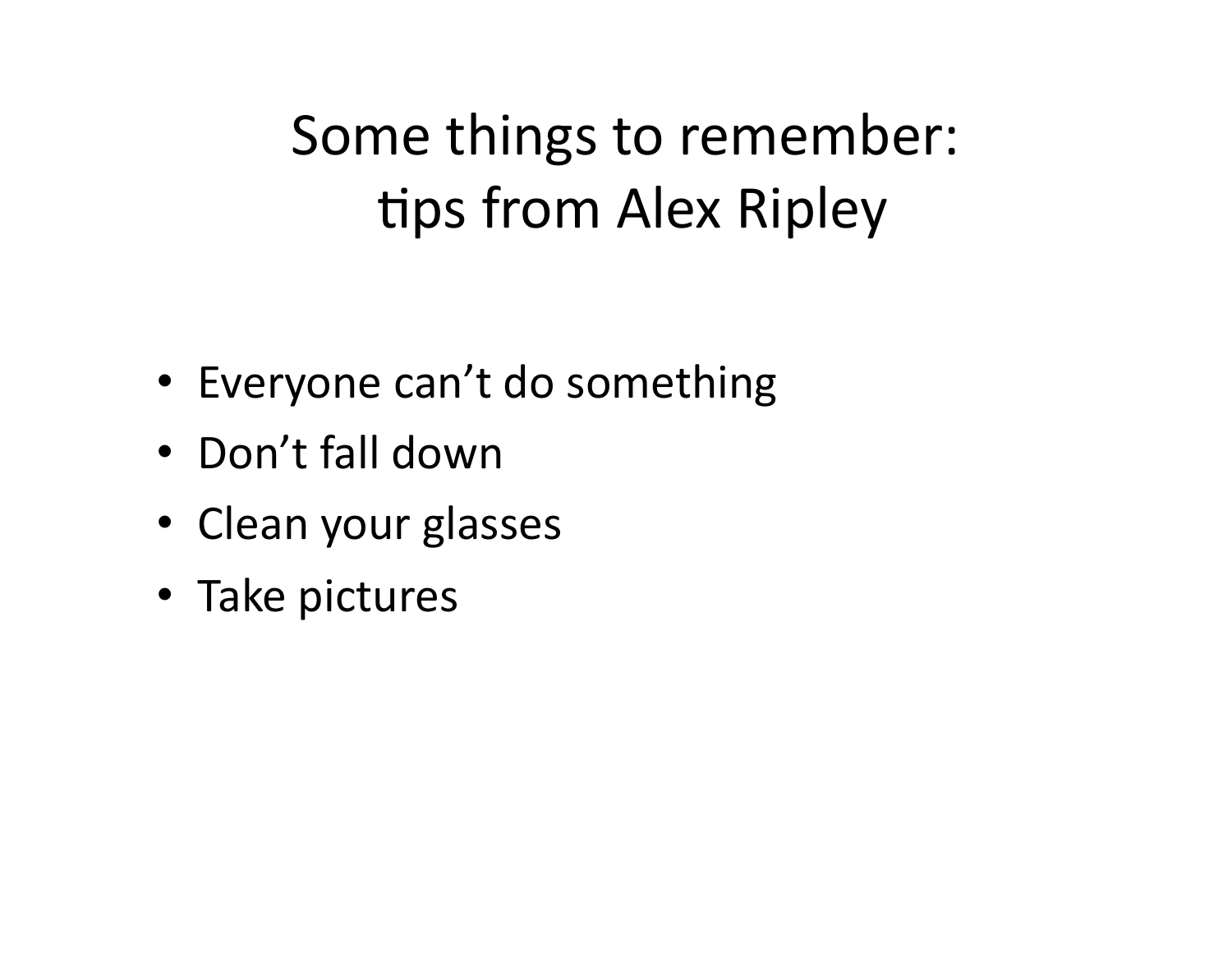### Some tips from Joe Ripley

- Eat shrimp
- Red is the best color
- Art is good
- so is music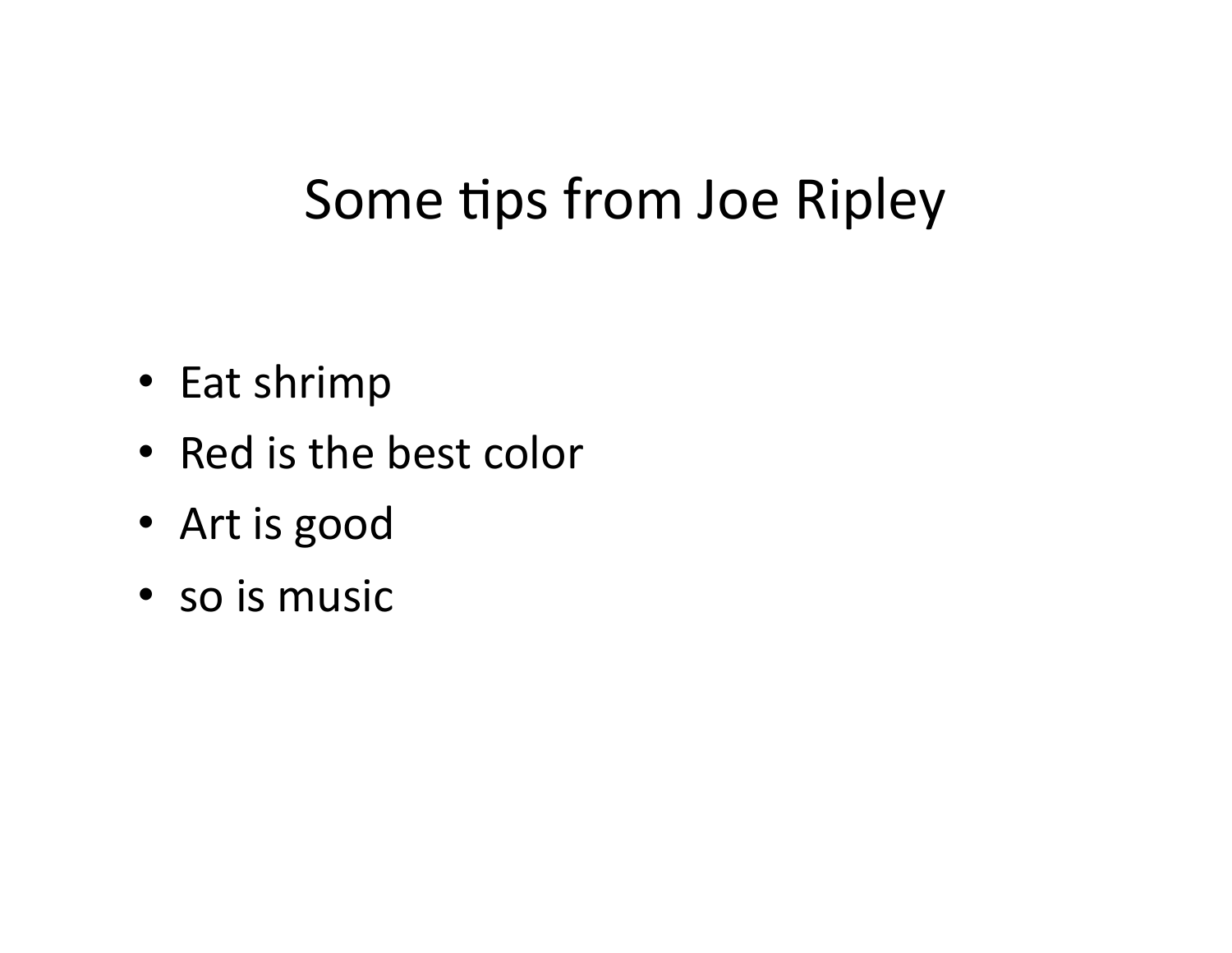### **Tips from Suzanne Ripley**

- Stay informed, read everything you can, talk to everyone
- If you ask enough people someone will have the answer you need
- Be nice
- Don't take yourself too seriously